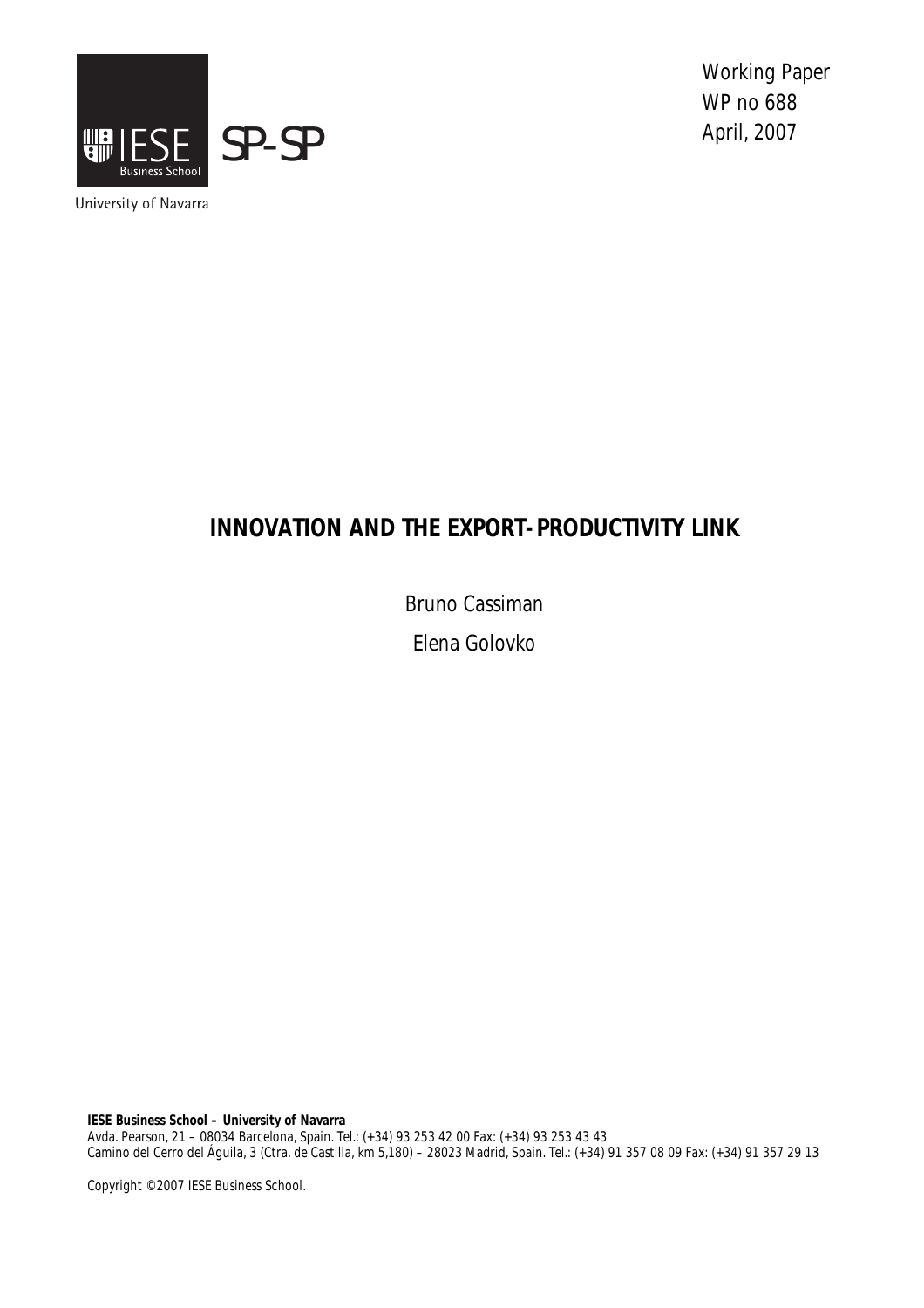The Public-Private Center is a Research Center based at IESE Business School. Its mission is to develop research that analyses the relationships between the private and public sectors primarily in the following areas: regulation and competition, innovation, regional economy and industrial politics and health economics.

Research results are disseminated through publications, conferences and colloquia. These activities are aimed to foster cooperation between the private sector and public administrations, as well as the exchange of ideas and initiatives.

The sponsors of the SP-SP Center are the following:

- Accenture
- Ajuntament de Barcelona
- Official Chamber of Commerce, Industry and Navigation of Barcelona
- BBVA
- Diputació de Barcelona
- Garrigues, Abogados y Asesores Tributarios
- Catalan Government (Generalitat de Catalunya)
- Sanofi-Aventis
- Telefonica
- T-Systems
- VidaCaixa

The contents of this publication reflect the conclusions and findings of the individual authors, and not the opinions of the Center's sponsors.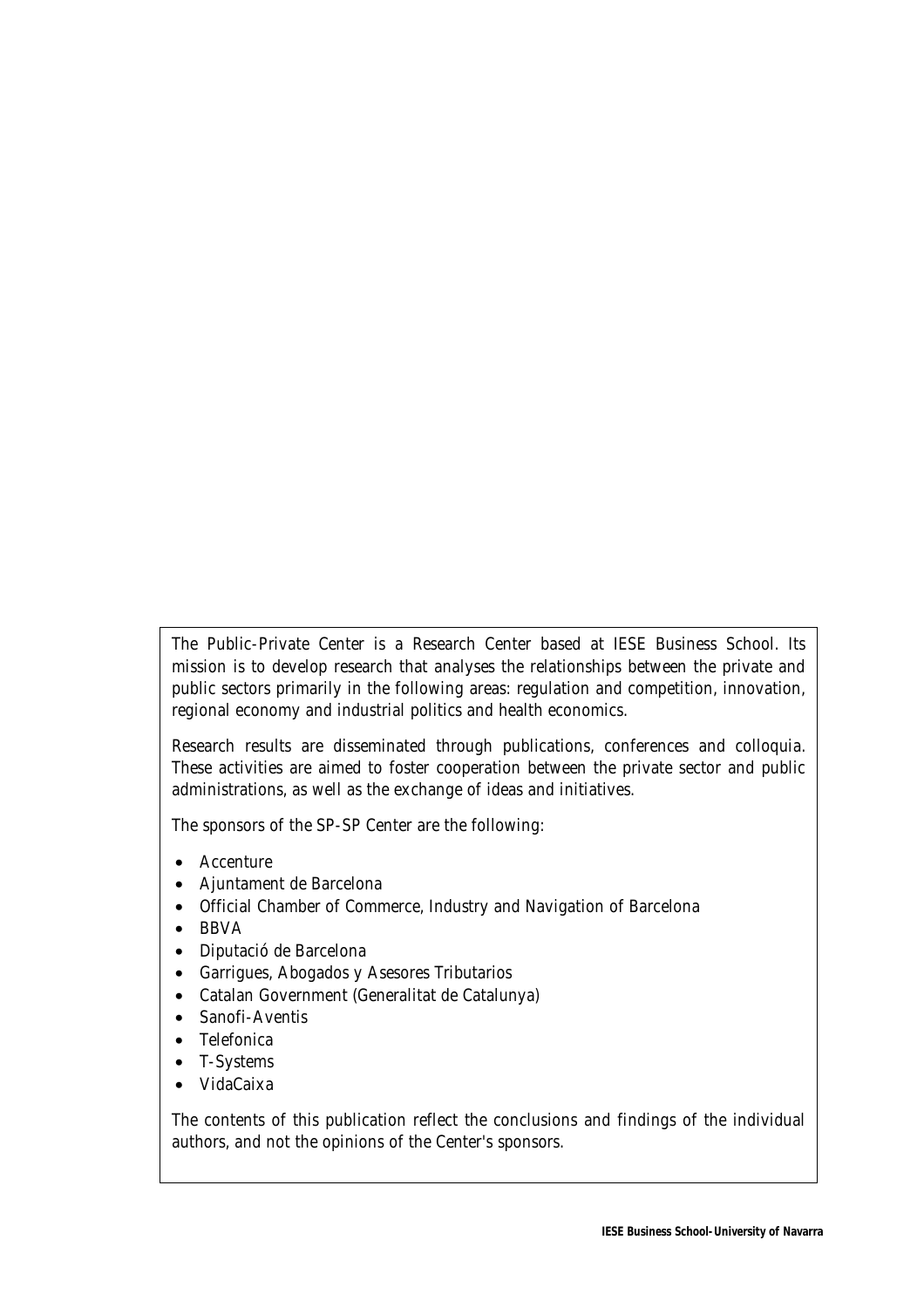# **INNOVATION AND THE EXPORT-PRODUCTIVITY LINK**

Bruno Cassiman\*

Elena Golovko\*\*

# **Abstract**

In this paper, we explore the relationship between innovation activity, productivity, and exports using a panel of Spanish manufacturing firms for 1990-1998. Our results – based on nonparametric tests – suggest that firm innovation status is critical in explaining the positive export-productivity association documented in prior research. For the sample of small innovating firms, we find no significant differences in productivity levels between exporters and non-exporters. Product innovation in particular seems to explain this positive association between exports and productivity. For small non-innovating firms with low and medium productivity levels, however, exporting firms continue to exhibit higher productivity than nonexporting firms.

\* Professor General Management, IESE and K.U. Leuven and CEPR

\*\* PhD Candidate and Research Assistant, IESE

**Keywords:** Innovation, productivity, exports, industry dynamics.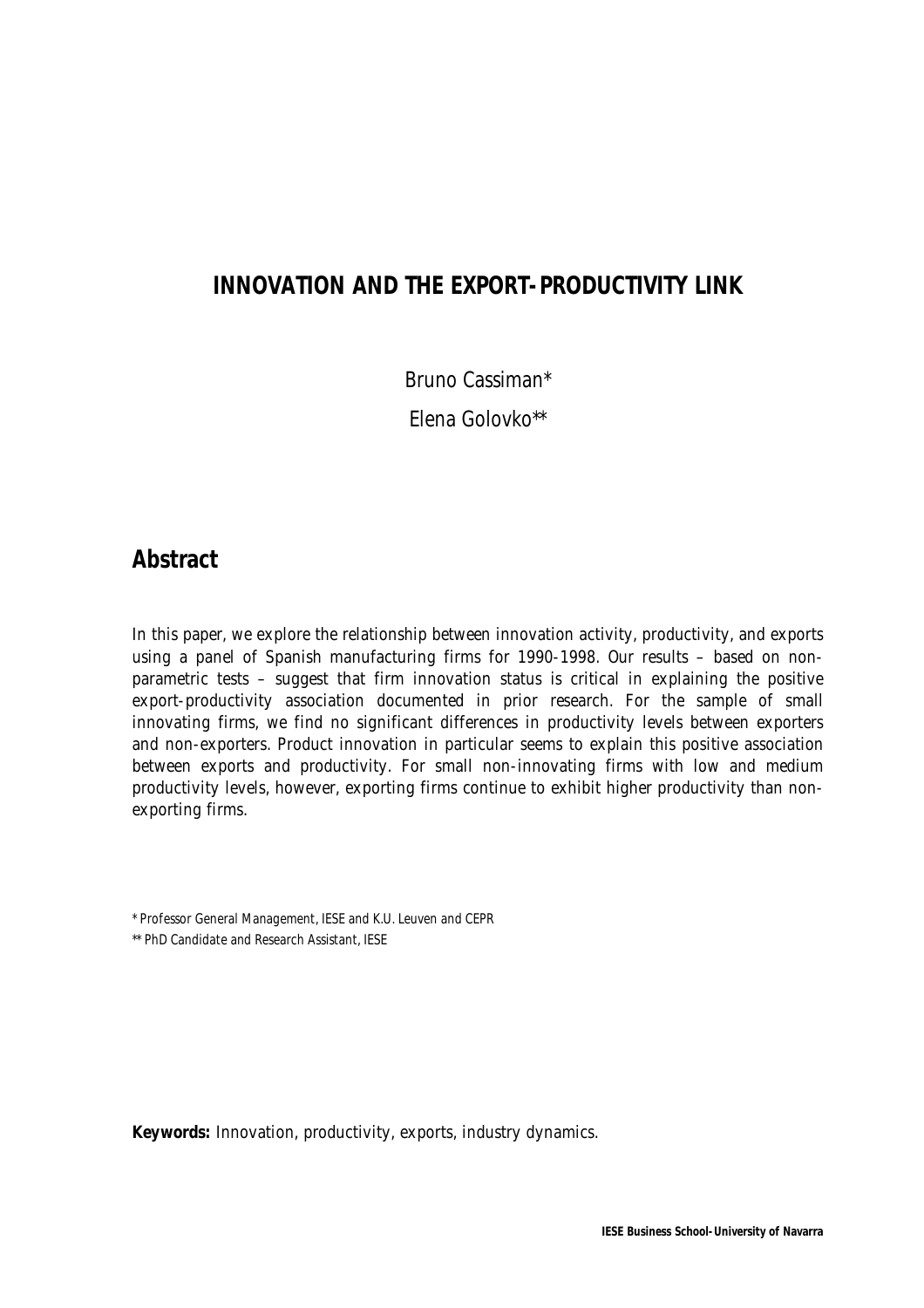# **INNOVATION AND THE EXPORT-PRODUCTIVITY LINK\***

# **1. Introduction**

\_\_\_\_\_\_\_\_\_\_\_\_\_\_\_\_\_\_\_\_\_\_

The dynamic processes of firm formation, growth, prospering, and failure generate a considerable degree of heterogeneity in firm performance, not only across industries, but more interestingly, also within industries (Bartelsman and Doms, 2000).

Most of the theoretical models of industry dynamics assume that firms are born with an inherent ability, their productivity. Efficient firms survive and grow in the market, while inefficient firms, with productivity below a certain threshold, decline and fail (Jovanovic, 1982; Hopenhayn, 1992). These models, however, assume that the productivity distribution across firms is exogenous to firms, thus relating firm survival to luck-of-draw. Firms with low productivity exit, while "lucky" firms with high productivity survive and continue growing. Little room is left for firm decisions, except for the decision on exiting, which is endogenized. The model of Pakes and Ericson (1995) improves on these models by introducing investment decisions that can potentially enhance survival chances.

While theoretically such heterogeneity and dynamics is difficult to handle, empirically it provides a wealth of interesting observations. Nevertheless, we know very little about the connection between individual firm decisions and their dynamic consequences. One of the basic empirical facts related to productivity is a strong positive association between productivity and export activity at the firm level. Most studies explain this pattern by the self-selection of more efficient firms into the export market (Clerides, Lach, et al., 1998; Bernard and Jensen, 1999; Delgado, Farinas, et al., 2002; Fafchamps, El Hamine, et al. 2002), confirming the sunk cost hypothesis that only those firms who are efficient enough to bear the entry costs and intense competition of the export market will start exporting. This suggests that a closer examination of prior firm decisions might be needed to understand this important selection.

In this paper, we take the first step towards explaining the observed productivity–exports link. We argue that a potential underlying mechanism for the selection of more productive firms into exporting is related to firms' innovation. Successful innovation enhances the firm's productivity, leading to the selection of the more productive firms into the export markets. Yet,

<sup>\*</sup> We are grateful for the comments received from José Manuel Campa and seminar participants at the Jornadas de Economía Industrial in Barcelona and the EARIE conference in Amsterdam. We acknowledge financial support from the Anselmo Rubiralta Center for Globalization and Strategy and the Public-Private Sector (SP-SP) Research Center at IESE Business School, the Steunpunt O&O at the Catholic University of Leuven, and the Spanish Ministry of Education, Science and Technology for project No SEJ2006-11833/ECON.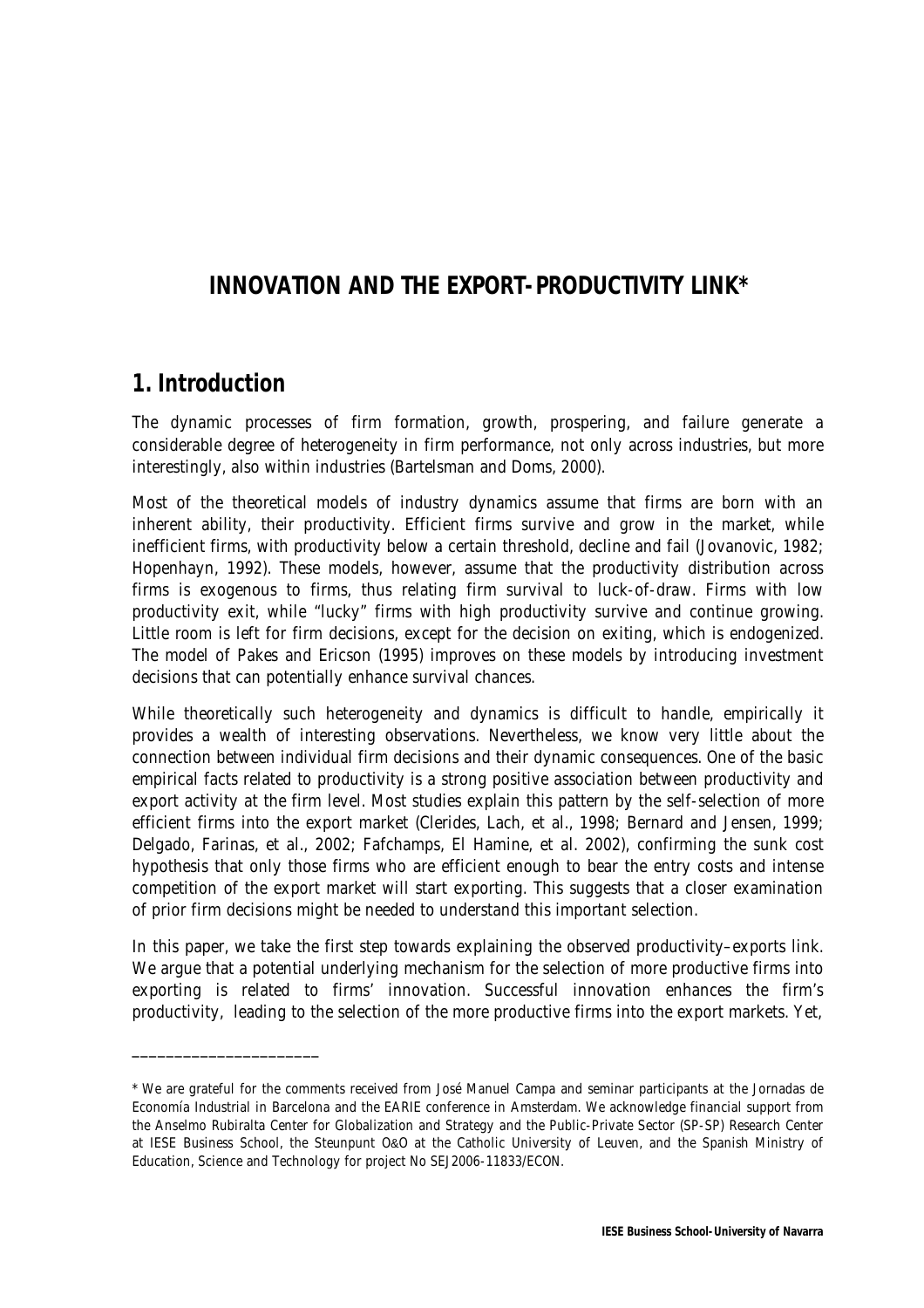anything affecting its productivity could drive the firm into exports. Recent productivity literature, however, has found evidence that suggests that firm-specific demand variations, rather than technical efficiency, are the dominant factor in determining firm survival and positively influencing productivity (Foster et al., 2005). This suggests that product innovation related to positive demand shocks rather than innovation in processes related to production efficiency could be responsible for the increase in productivity and, consequently, entry into exporting. Consistent with this argument, product innovation has been found to play a very important role in explaining the firm's export decision (Basile, 2001; see related paper Cassiman and Martínez-Ros, 2007), showing that innovation-active firms are significantly more likely to become exporters than non-innovators. Thus, accounting for innovation may be critical in explaining the strong positive correlation between exporting and productivity in the existing research. We therefore argue that the observed productivity-export link may be partly explained by the firm's innovation status.

We examine the relationship between productivity and exports using a panel of Spanish manufacturing firms. We investigate the export-productivity link of the firms that engage in innovation activities and compare the results to those obtained for the non-innovating firms using non-parametric tests. As our findings indicate, innovating firms show no significant difference in productivity levels for exporting and non-exporting groups, suggesting that firm innovation strategy is a very important factor in explaining the exports-productivity association. Our findings have important policy implications. If innovation activity is a source of productivity growth, then policies aimed at promoting innovation, and product innovation in particular, might be more effective than direct export promotions, at least for firms "at risk" for innovating.

The paper proceeds as follows. In Section 2 we discuss the related literature. Sections 3 and 4 describe the data and methodology used in this study. Section 5 presents the results of the empirical analysis. A discussion section concludes.

# **2. Related Literature**

In the empirical international trade literature, the positive association between exports and firm productivity has been well-documented. At least two explanations for the observed exportsproductivity link have been suggested. On one hand, the positive association between exporting and productivity is explained through a selection mechanism. Sunk start-up costs associated with becoming an exporter, lead to the self-selection of more productive firms into exporting (Aw, Chen, and Roberts, 1997; Roberts and Tybout, 1997; Bernard and Jensen, 1999, 2004; Clerides, Lach and Tybout, 1998; Delgado, Farinas, et al., 2002; Fafchamps, El Hamine, et al., 2002). The hysteresis in exporting serves as evidence for the sunk entry costs in the export market. On the other hand, there is the possibility of learning-by-exporting – exporters may learn from their foreign contacts, adopting new production technologies and increasing productivity (Aw, Chung and Roberts, 2000; Delgado, Farinas, et al. 2002).

With both mechanisms being plausible, empirical evidence is rather unanimous in supporting the selection hypothesis behind the exports-productivity link (Roberts and Tybout, 1997; Clerides, Lach and Tybout, 1998; Bernard and Jensen, 1999; Delgado, Farinas, et al. 2002; Fafchamps, El Hamine, et al., 2002). The general finding is that exporting firms have higher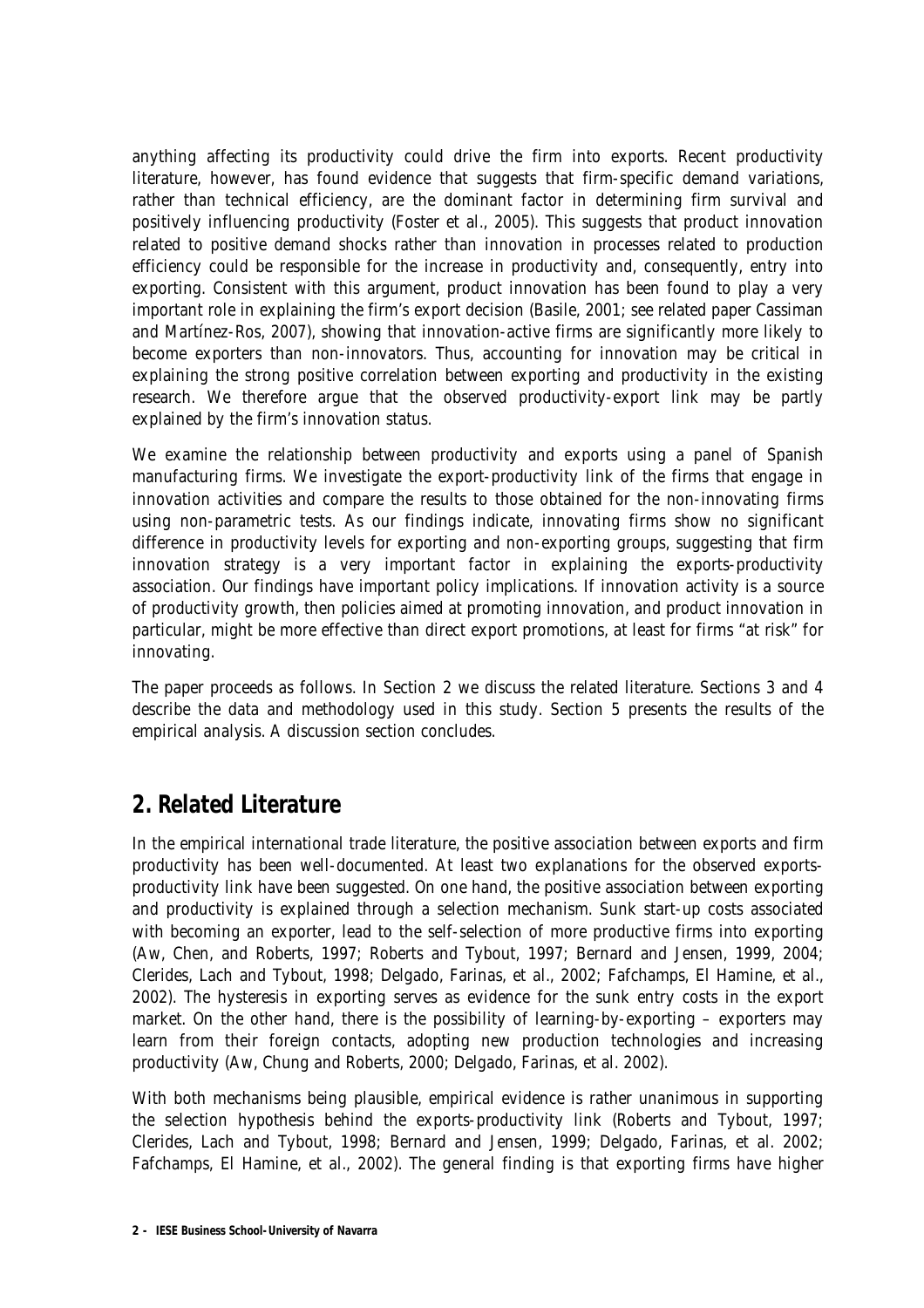productivity than non-exporters before taking up exports and no significant productivity advantages are observed between continuous exporters and non-exporting firms over time.

Such heterogeneity in productivity raises an important question about the sources of these exporting firms' high productivity. How do firms obtain higher productivity levels that allow them to easily enter the export markets? International trade literature, following the work on industry dynamics (Jovanovic, 1982; Hopenhayn, 1992), has attempted to incorporate firm heterogeneity in international trade modeling. Recent theoretical work by Melitz (2003) and Bernard et al. (2003) formulates the theories that reflect the empirical regularities observed in export behavior and productivity. In these theories, a firm's initial productivity level is determined by a random draw from a certain distribution function. The model by Melitz (2003) assumes sunk entry costs in the export market, while Bernard et al. (2003) assume Bertrand competition among producers, which only allows the most productive firms to incur trading costs associated with exports. Thus, these theories demonstrate the selection mechanism of more productive firms into the export market. The models, however, do not explain why these firms are more productive and self-select into exporting, that is, the theories are not causal theories between firm decisions and a decision to export.

One important source of productivity differences seems to be related to R&D and innovation activities. A number of empirical studies have documented the positive and significant effect of R&D and innovation on firm productivity and productivity growth. Crepon et al. (1998), estimating a structural model that links productivity, innovation output and innovation inputs, find that firm productivity correlates positively with higher innovation output. In line with their result, Jefferson et al. (2002) for Chinese firms show that new product sales are positively associated with productivity. Using the panel of Spanish firms, Huergo and Jaumandreu (2004) find that process innovation is an important determinant of productivity growth at the firm level. Investigating the relationship between innovation and productivity in four European countries, Griffith et al. (2005) find results, consistent with the previous studies, that both product and process innovations have a positive significant effect on firm-level productivity in three out of the four countries.

At the same time, R&D and innovation activities seem to play a very important role in explaining firm's decision to export and export volumes. In particular, recent studies find that innovation is a very important driver of the export decision. For a sample of Italian manufacturing firms, Basile (2001) shows that firms introducing product and/or process innovations either through R&D or through investments in new capital are more likely to export. Bernard and Jensen (2004) find that changing primary SIC code – which could indicate the introduction of new products – significantly increases the probability of entering export markets. In a related paper, Cassiman and Martínez-Ros (2007) find a strong positive effect of product innovation on a firm's decision to export.

Taken together, prior empirical findings suggest that innovation activity may be responsible for both the productivity enhancement and export orientation of a firm and explain the correlation between exports and productivity. A number of studies provide empirical results going in the direction of our argument. Aw and Batra (1998), on a sample of Taiwanese firms, find that for the group of large, high-technology firms, exporters do not differ from non-exporters in their efficiency levels. However, in the group of small firms with no formal investments in technology, exporters are significantly closer to the production frontier than non-exporting firms. Using the sample of Spanish firms, Delgado et al. (2002) show that the exportproductivity link varies depending on firm size. They observe no significant difference in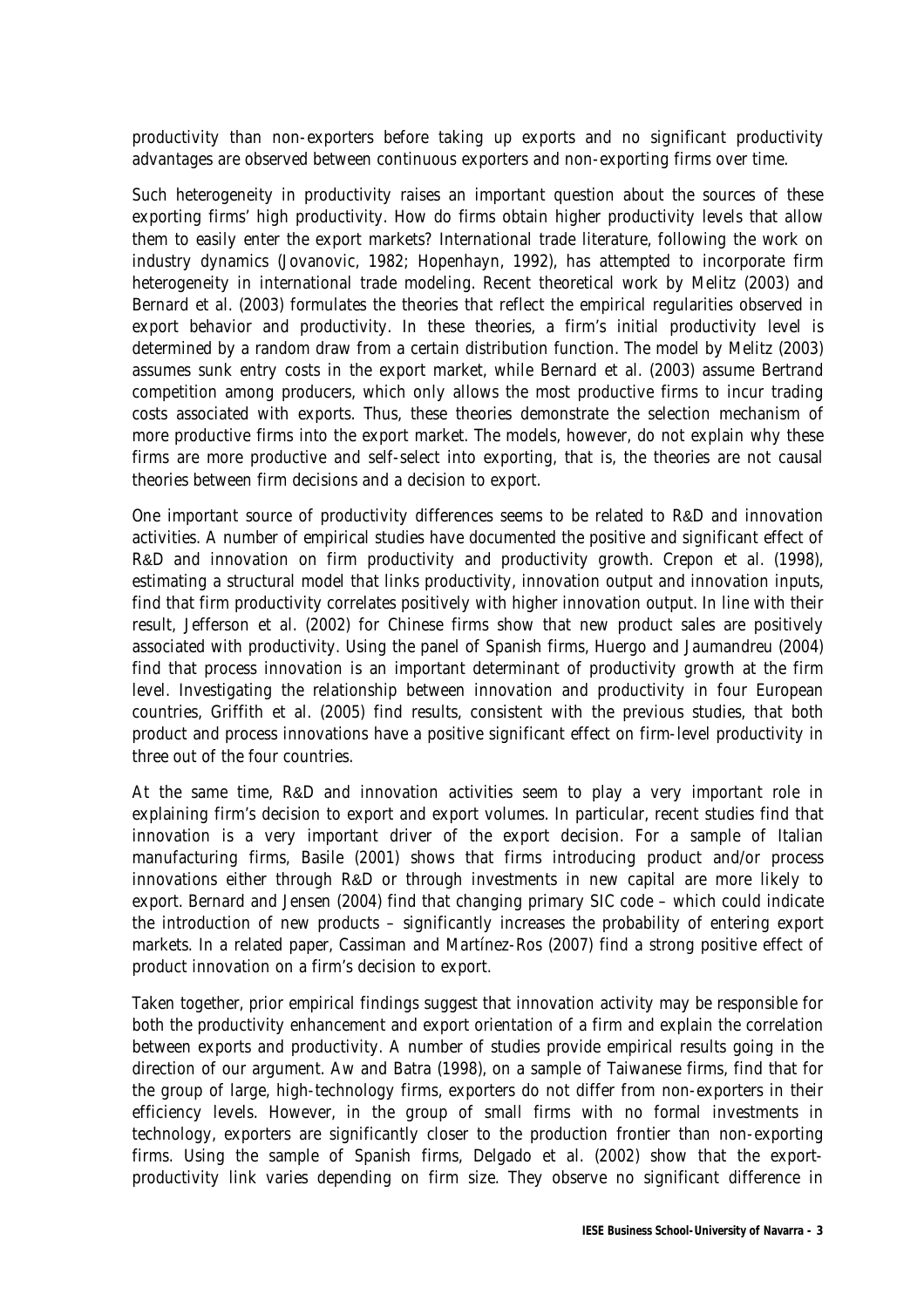productivity levels between exporters and non-exporters for large firms. However, for small firms, exporters show significantly higher productivity levels than non-exporters. In a recent paper, Aw et al. (2005) find that for firms that do not invest in R&D, the exporters' productivity is significantly higher than that of non-exporting firms. Moreover, firms that export and invest in R&D are found to have higher productivity than those that only export. This evidence is used to argue that not only do more efficient firms select into the export market, but exports and R&D are important and complementary sources of productivity growth, with R&D activities facilitating the benefits from export markets. When coupled with the well-documented positive link between innovation and firm size (although possibly at a decreasing rate), these findings point to the importance of innovation as an explanatory variable driving the export– productivity link.

Therefore, connecting innovation, productivity and exports, we argue that accounting for innovation might take us some way in explaining the positive association between exports and productivity. Furthermore, in a recent paper, Foster et al. (2005) find that firm-specific demand shocks rather than production efficiency shocks explain differences in productivity, suggesting that product innovation rather than process innovation improves productivity, and, consequently, drives the decision to export.

# **3. Data**

The data that are used in this study come from a survey of Spanish manufacturing firms started in 1990 with data collected annually up to 1998. The project was conducted by the Fundación Empresa Pública with financial support from the Spanish Ministry of Science and Technology. The information collected each year is consistent with the information in the previous years. The sample contains the population of firms with at least 200 employees and 4% of the population of firms with more than 10 and less than 200 employees. Firms that dropped out of the original sample are replaced every year by firm with the similar characteristics from the population. The survey contains detailed information for every year on exporting and innovation activities, reporting among other questions information on export volume and on product and process innovation carried out by a firm. $^1$ 

The initial sample includes 2188 firms in 1990 and 3195 firms in 1998. The dataset contains firms from 20 distinct industries and is representative of the Spanish manufacturing sector. Due to entry, exit, and missing values, the resulting sample includes 11,855 firm-year observations. The sample is an unbalanced panel, with a significant variation in the export and innovation behavior across firms as well as over time. Previous research [Delgado et al. (2002); Campa (2004); Huergo and Jaumandreu (2004); Cassiman and Martínez-Ros (2007), among others] has used the same data set as it is representative for the Spanish manufacturing sector.

# **4. Empirical Strategy and Methods**

Our empirical strategy is as follows. We start by reproducing the results existing in the literature and identify the positive association between productivity and export status in our sample. Next, we compare the productivity levels of innovating versus non-innovating firms in

-

 $1$  The definitions of product and process innovation as they appear in the questionnaire are provided in Appendix.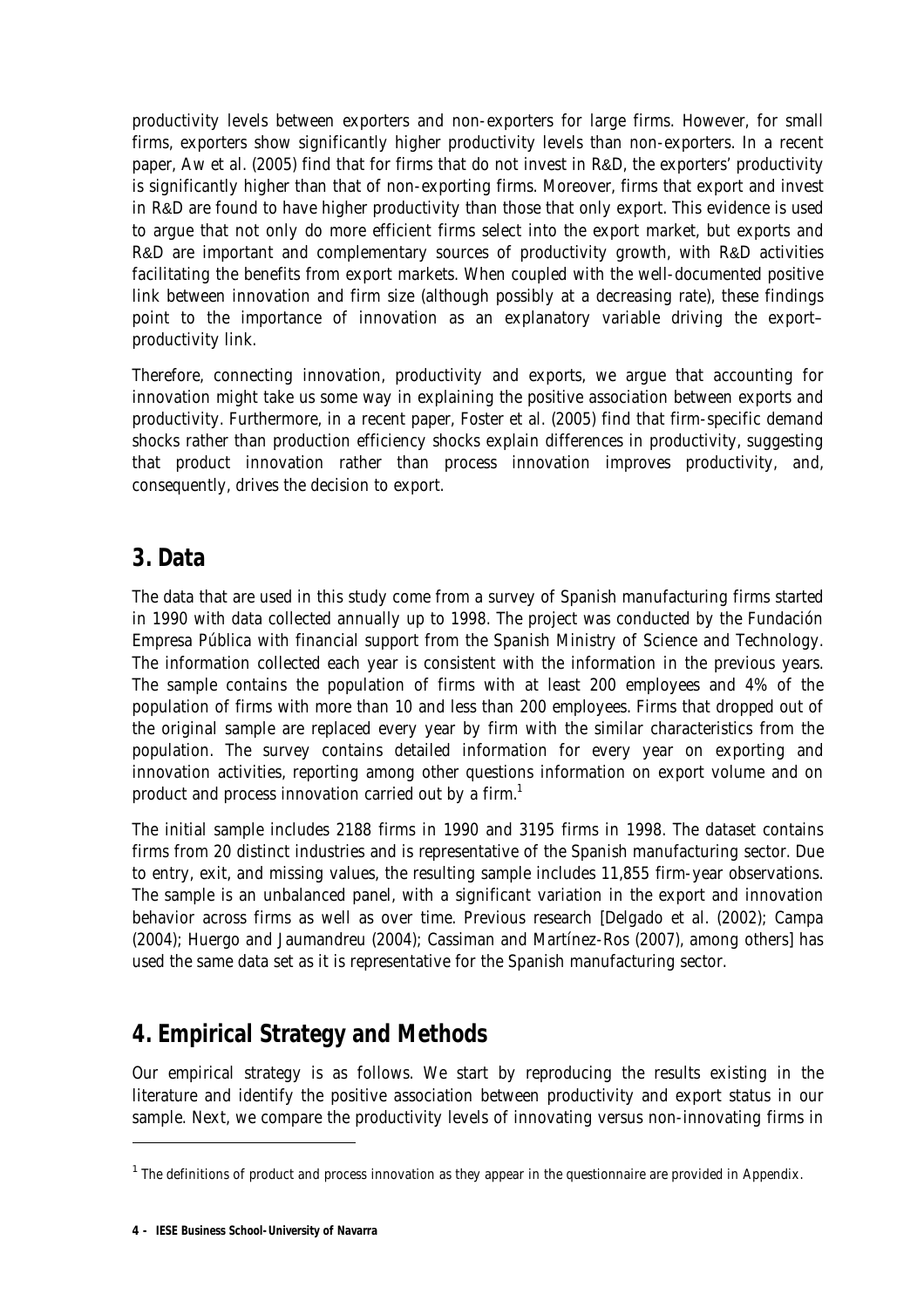order to show that innovation activity adds to firm productivity. Finally, we check whether the differences in the productivity of exporters and non-exporters persist when firm innovation status is taken into account.

### **Productivity Measure**

To measure productivity we construct an index of total factor productivity for each firm, using a multilateral index developed by Caves et al. (1982) and extended by Good et al. (1997).<sup>2</sup> The TFP index is calculated as the logarithm of the firm's output less a cost-share weighted sum of the logarithms of the firm inputs. To make the comparison between any two firm-year observations possible, each firm's outputs and inputs are calculated as deviations from a reference firm. The reference firm is a hypothetical firm that varies across industries with input cost-based shares computed as an arithmetic mean of cost shares over all observations, and outputs and inputs computed as the geometric mean of outputs and inputs over all observations. Moreover, since the sampling proportions in our data are different for small (≤ 200 employees) and large firms (> 200 employees), the reference firm also varies across size groups. Thus, each firm's output, inputs and productivity for each year are measured relative to this hypothetical firm in the same size group (small or large) and industry. For more detail on the computation of the TFP index, see Appendix.

### **Methods**

 $\overline{a}$ 

We start with the graphical description of the TFP distributions of exporting versus nonexporting, and innovating versus non-innovating firms across 1991-1998. In our analysis, we focus only on the small firms  $( \leq 200 \text{ employees})$ , since the number of large firms in our sample is not sufficient for the test to be statistically conclusive.

Next, we conduct a number of tests to document the expected effects formally. We begin by comparing means and variances of the TFP level distributions of exporters and non-exporters. Then we compare the productivity distributions themselves across these two subsamples of firms. To test the differences in the TFP level distributions of exporters versus non-exporters, we employ a Kolmogorov-Smirnov equality-of-distributions test, used recently in Delgado et al. (2002). This non-parametric test rejects the null hypothesis of samples coming from the same populations if there is a point for which the cumulative empirical distributions of two independent samples are significantly different. The testing procedure is based on the concept of first-order stochastic dominance. Let F and G be cumulative distribution functions of TFP for two subsamples to be compared (in our case, e.g. exporters versus non-exporters). First-order stochastic dominance of F relative to G is defined as:  $F(z)$ -G( $z$ ) $\leq$ 0 uniformly for any z from R, with strict inequality for at least one z. In order to show that F stochastically dominates G we need to conduct the following tests:

-two-sided test : Ho: F(z)-G(z)=0 for all z from R versus Ha: F(z)-G(z) $\neq$ 0 for some z;

-one-sided test: Ho:  $F(z)$ -G(z)  $\leq 0$  for all z from R versus Ha:  $F(z)$ -G(z) > 0 for some z.

 $2$  Our method of calculating the TFP index is similar to that performed in Aw et al. (2000) and Delgado et al. (2002).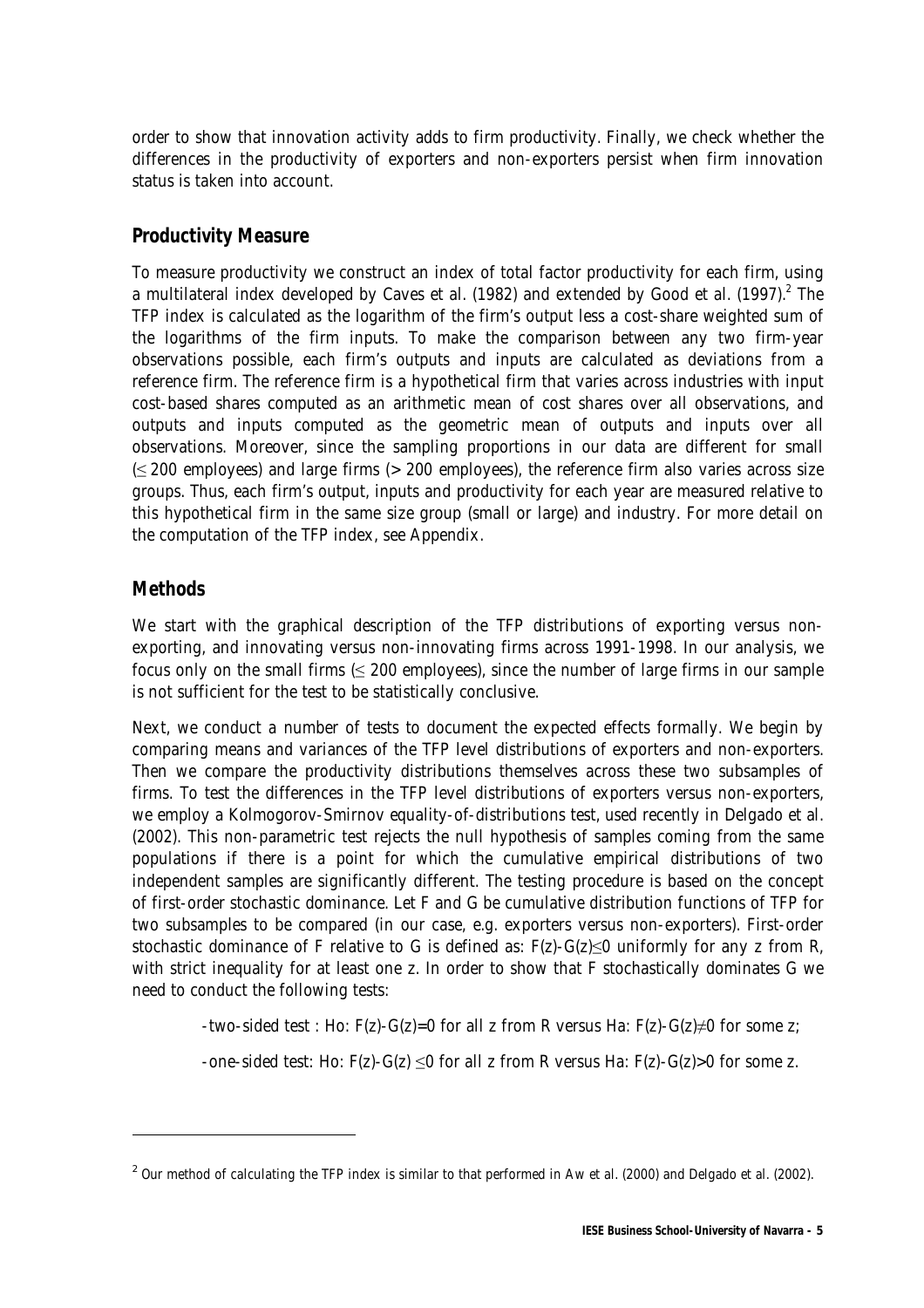The two-sided test checks the hypothesis on the equality of the distributions F and G. The distributions F and G are not significantly different if we cannot reject Ho for the two-sided test. The one-sided test allows determining whether one distribution dominates the other. Not being able to reject Ho for the one-sided test will mean that F is equal or to the right of the distribution G.

Thus, in order to show that F stochastically dominates G we have to demonstrate that the null hypothesis Ho for the *two-sided test can be rejected*, while Ho for the *one-sided test cannot be rejected*. This will be consistent with F being to the right of G. In our case, it will imply that the TFP level distribution of exporters stochastically dominates the distribution of TFP for nonexporters. We conduct the Kolmogorov-Smirnov test for each time period t, t=1991, ..., 1998.

Next, we compare the productivity levels of innovators and non-innovators using the same battery of tests. We repeat the same tests for the exporting and non-exporting groups accounting for firms' innovation strategy. Finally, we run quantile regressions of productivity levels on export variable and several controls in order to investigate differences in the TFP levels of exporters and non-exporters in more detail.

We define exporters as firms exporting in the current year. Non-exporters are those firms that did not perform exports in the current year. Innovation activity is measured in several ways. We distinguish between innovating in product and in process, using two dummies that indicate whether a firm carried out a product or a process innovation. Next, we employ a dummy variable that indicates whether a firm has performed any innovation activity (either product or process). Finally, we use a measure for the innovation input – whether a firm invested in R&D. We measure our innovation variables with a one-vear lag, since innovation is unlikely to drive the productivity improvements in the same year. $3$ 

# **5. Results**

 $\overline{a}$ 

We start with the graphical representation of the cumulative distribution functions of TFP levels for the different groups of firms, looking at the productivity distributions of 1) exporting versus non-exporting firms; 2) innovating versus non-innovating firms; and 3) exporters versus nonexporters for the innovating and non-innovating groups.

Figures 1-5 present the results for these subsamples of firms. The distribution of performers (exporters or innovators) lies to the right of the distribution of non-performers, which suggests first-order stochastic dominance. The exception is the process innovation case, for which TFP level distributions of innovating and non-innovating firms seem to coincide. Figures 6-9 compare the productivity distributions of exporters and non-exporters in the groups of innovators and non-innovators. For the non-innovating firms, the TFP distribution of exporters is clearly to the right of that of non-exporters, which points to stochastic dominance. In the group of innovating firms the difference between TFP distributions is not so evident, especially for the product innovation case. Overall, the visual comparison of the TFP level distributions shows that the productivity distribution of exporters dominates that of non-exporters, which

<sup>&</sup>lt;sup>3</sup> See Appendix for the description of the variables.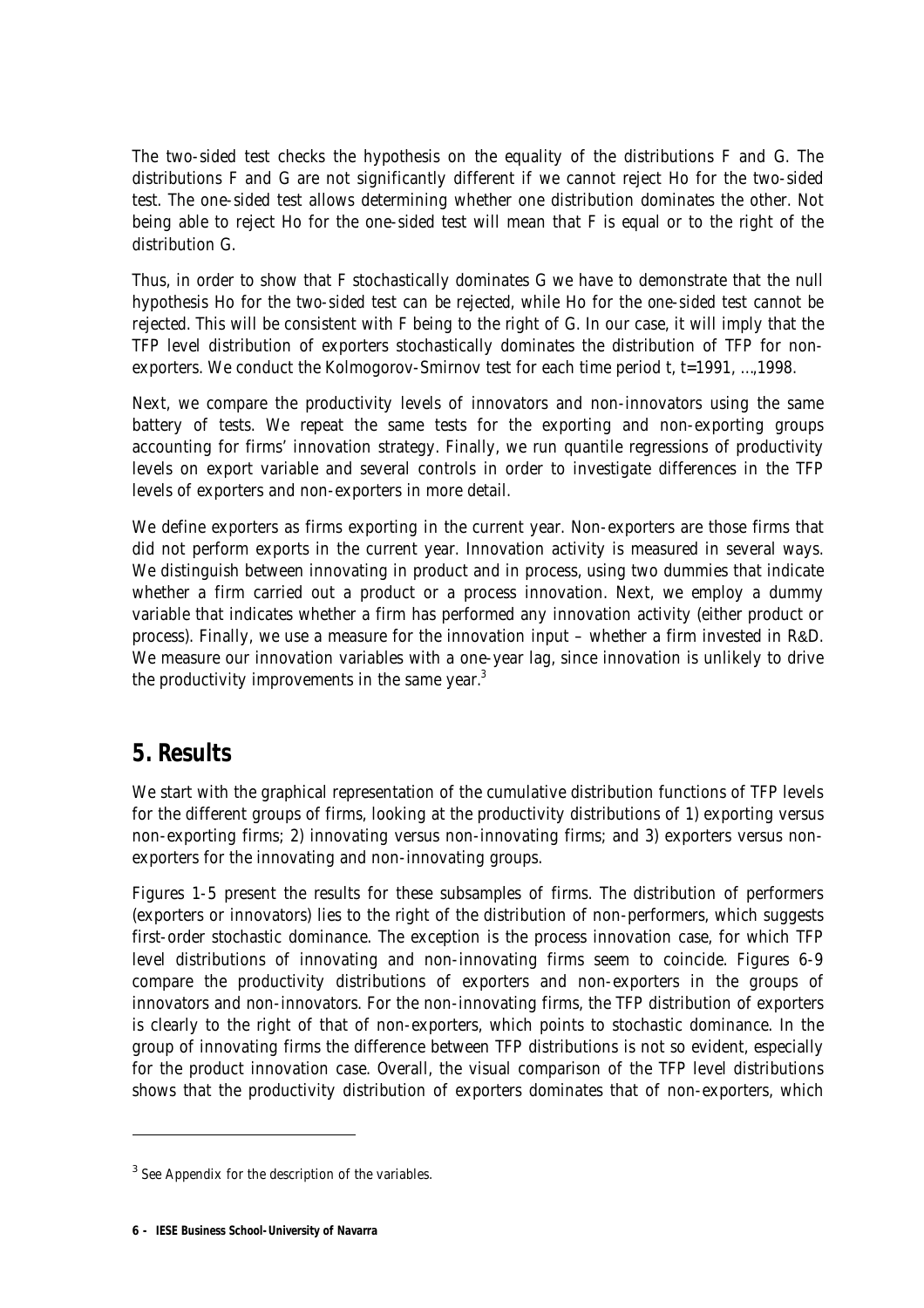also holds in the group of non-innovators. For innovating firms, however, the difference is less pronounced, hinting at the existence of the hypothesized effect of innovation activity on productivity and export decision. In the following, we perform a formal comparison of TFP level distributions.

### **5.1. Exporters Versus Non-Exporters**

First, we formally document the existence of the positive association between export orientation and firm productivity in line with prior research.

Table 1 lists the results for tests on means and variances and the Kolmogorov-Smirnov test for exporters and non-exporters.

#### **Exporting Versus Non-Exporting Firms**

### **Table 1**

Difference in TFP Level Distributions Between Exporters and Non-Exporters

|      |         | Number of<br>firms | Diffe-<br>rence in<br>means | Mean (non-<br>exporters) > mean<br>(exporters) |         | Variance (non-<br>exporters)><br>variance<br>(exporters) |         |       | K-S test for<br>equality of<br>distributions* |          | Difference in<br>favor of<br>exporters |
|------|---------|--------------------|-----------------------------|------------------------------------------------|---------|----------------------------------------------------------|---------|-------|-----------------------------------------------|----------|----------------------------------------|
|      | $exp=1$ | $exp=0$            |                             | t-statistic                                    | P-value | F-statistic                                              | P-value | D     | P-value                                       | D        | P-value                                |
|      |         |                    |                             |                                                |         |                                                          |         |       |                                               |          |                                        |
| 1991 | 295     | 591                | $-0.011$                    | $-0.694$                                       | 0.244   | 1.433                                                    | 0.999   | 0.067 | 0.303                                         | $-0.032$ | 0.667                                  |
| 1992 | 378     | 629                | $-0.030$                    | $-2.067$                                       | 0.019   | 1.320                                                    | 0.998   | 0.104 | 0.009                                         | $-0.025$ | 0.752                                  |
| 1993 | 377     | 604                | $-0.051$                    | $-3.809$                                       | 0.000   | 1.425                                                    | 0.999   | 0.120 | 0.002                                         | $-0.004$ | 0.993                                  |
| 1994 | 439     | 586                | $-0.044$                    | $-3.371$                                       | 0.000   | 0.974                                                    | 0.384   | 0.124 | 0.001                                         | $-0.008$ | 0.964                                  |
| 1995 | 449     | 504                | $-0.059$                    | $-4.271$                                       | 0.000   | 1.046                                                    | 0.690   | 0.132 | 0.000                                         | $-0.001$ | 1.000                                  |
| 1996 | 483     | 532                | $-0.057$                    | $-4.176$                                       | 0.000   | 1.074                                                    | 0.787   | 0.174 | 0.000                                         | $-0.007$ | 0.975                                  |
| 1997 | 616     | 585                | $-0.073$                    | $-5.809$                                       | 0.000   | 1.188                                                    | 0.982   | 0.169 | 0.000                                         | 0.000    | 1.000                                  |
| 1998 | 573     | 528                | $-0.067$                    | $-5.076$                                       | 0.000   | 1.490                                                    | 1.000   | 0.142 | 0.000                                         | $-0.002$ | 0.997                                  |
|      |         |                    |                             |                                                |         |                                                          |         |       |                                               |          |                                        |

\* Here and further on, we test the following two hypotheses:

Ho(1): F(TFP group1)=F(TFP group2) – the test for the equality of distributions;

Ho(2): F(TFP group1)<F(TFP group2) – the test for the differences in TFP levels favorable to group1, where group1 and group2 are the groups of exporting and non-exporting (or innovating and non-innovating) firms, respectively.

The third and the fourth columns report the difference in means and the test statistic on the null hypothesis that the mean TFP level of non-exporting firms is significantly higher than the mean TFP level of exporting firms. The comparison of average TFP levels indicates that exporting firms have higher levels of TFP than non-exporters, with the difference being statistically significant.

The significance of the results, however, varies across years. During 1991-1998, Spain underwent the entire business cycle, with a slowdown in the economy starting in 1991, a sharp recession in 1993 – beginning of 1994, and a recovery in 1995-1998. The unfavorable economic conditions in the early nineties might be responsible for the non-significance of test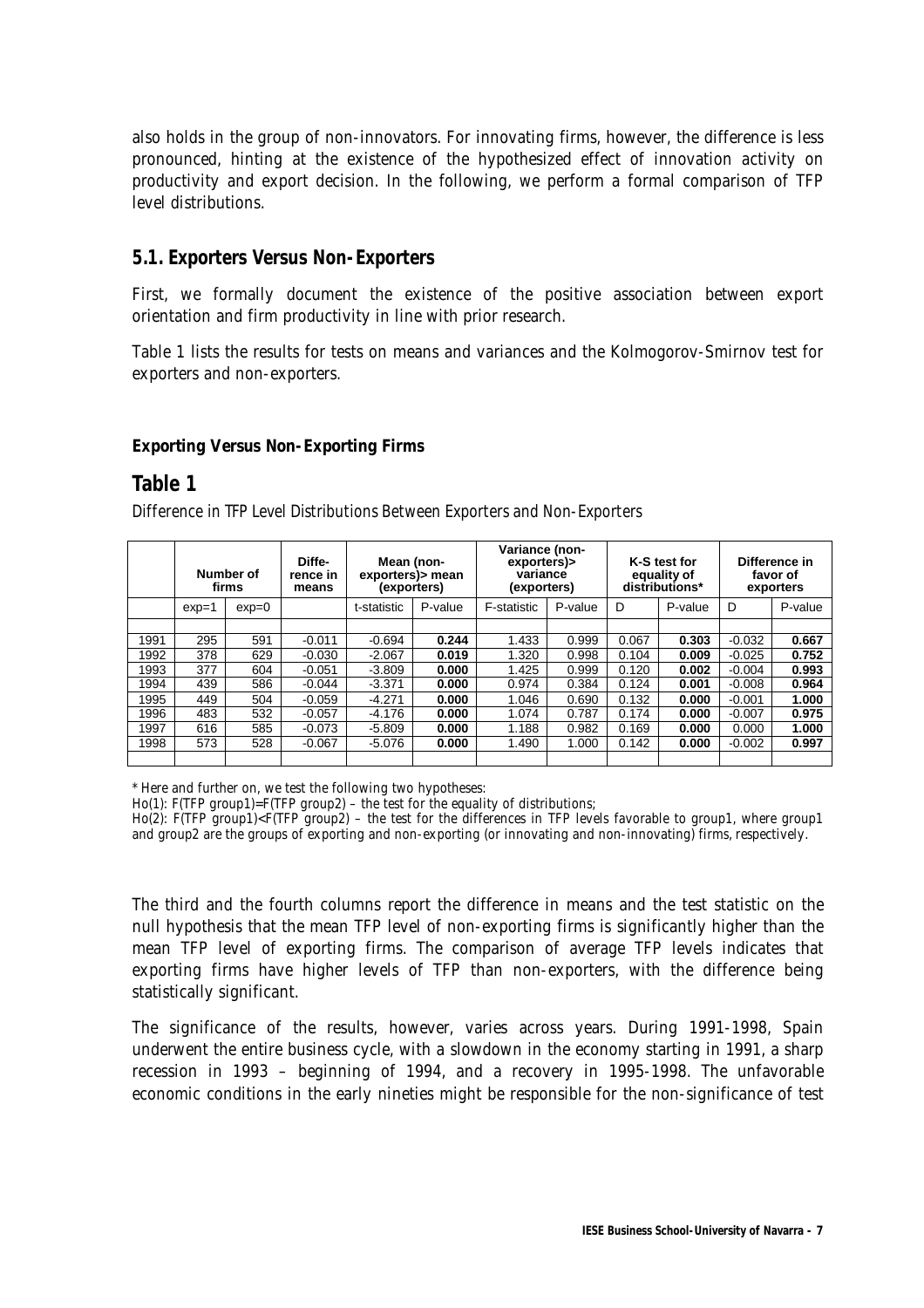statistics when comparing the TFP distributions of exporters/non-exporters and innovators/non-innovators.4

Column five presents the test statistic for the hypothesis of greater variability of TFP level for non-exporting firms than for exporting ones. In most cases, we cannot reject the hypothesis that the variance of TFP levels of non-exporting firms is larger than that of exporters

Columns six and seven report the results for the Kolmogorov-Smirnov test – the statistic for the two-sided test on the equality of distributions and the one-sided test results. We can reject the null hypothesis of equality of distributions for exporters and non-exporters at 1% significance level. In the one-sided test, the null hypothesis states that the TFP distribution of exporters stochastically dominates the TFP distribution of non-exporters. As the results in column 7 show, the null hypothesis for the one-sided test, i.e. that the TFP level differences are in favor of exporters, cannot be rejected.

Therefore, the results in Table 1 confirm the findings of the prior studies for our sample, showing that firm export status is indeed associated with higher productivity levels. Exporting firms not only show higher levels of TFP, but the distributions of TFP for exporters and nonexporters are significantly different, with the exporters' TFP distribution stochastically dominating the non-exporters' TFP distribution.

#### **5.2. Innovators Versus Non-Innovators**

We further explore the differences in productivity levels between innovating and noninnovating firms. Table 2A-D lists the results for product and process innovation variables, as well as for innovation and R&D dummies.

#### **Innovating Versus Non-Innovating Firms**

### **Table 2A**

j

Difference in TFP Level Distributions Between Firms with Product Innovation and Firms with No Innovation

|      | Number of<br>firms       |                        | Diffe-<br>rence<br>in<br>means | Mean (no<br>innovation)><br>mean (prod.<br>innovation) |         | Variance (no<br>innovation)><br>variance (prod.<br>innovation) |         |       | K-S test for<br>equality of<br>distributions |          | Difference in<br>favor of firms<br>with prod.<br>innovation |
|------|--------------------------|------------------------|--------------------------------|--------------------------------------------------------|---------|----------------------------------------------------------------|---------|-------|----------------------------------------------|----------|-------------------------------------------------------------|
|      | Prod.<br>inno-<br>vation | No.<br>inno-<br>vation |                                | t-statistic                                            | P-value | F-statistic                                                    | P-value | D     | P-value                                      | D        | P-value                                                     |
|      |                          |                        |                                |                                                        |         |                                                                |         |       |                                              |          |                                                             |
| 1991 | 60                       | 689                    | $-0.032$                       | $-1.099$                                               | 0.136   | 1.128                                                          | 0.713   | 0.127 | 0.284                                        | $-0.050$ | 0.757                                                       |
| 1992 | 90                       | 588                    | $-0.016$                       | $-0.603$                                               | 0.274   | 1.437                                                          | 0.983   | 0.110 | 0.252                                        | $-0.029$ | 0.879                                                       |
| 1993 | 98                       | 558                    | $-0.019$                       | $-0.812$                                               | 0.209   | 1.331                                                          | 0.959   | 0.119 | 0.155                                        | $-0.050$ | 0.658                                                       |
| 1994 | 109                      | 593                    | $-0.046$                       | $-2.095$                                               | 0.018   | 1.240                                                          | 0.916   | 0.155 | 0.017                                        | $-0.031$ | 0.835                                                       |
| 1995 | 100                      | 587                    | $-0.055$                       | $-2.363$                                               | 0.009   | 1.116                                                          | 0.747   | 0.131 | 0.082                                        | $-0.012$ | 0.976                                                       |
| 1996 | 109                      | 558                    | $-0.050$                       | $-2.177$                                               | 0.015   | 1.164                                                          | 0.834   | 0.146 | 0.031                                        | $-0.007$ | 0.992                                                       |
| 1997 | 103                      | 605                    | $-0.044$                       | $-1.858$                                               | 0.032   | 1.167                                                          | 0.832   | 0.133 | 0.069                                        | $-0.009$ | 0.986                                                       |
| 1998 | 121                      | 657                    | $-0.036$                       | $-1.702$                                               | 0.044   | 1.191                                                          | 0.882   | 0.110 | 0.139                                        | $-0.021$ | 0.915                                                       |
|      |                          |                        |                                |                                                        |         |                                                                |         |       |                                              |          |                                                             |

<sup>&</sup>lt;sup>4</sup> In general, we observe non-significant results for the early 90's, while testing the differences in the TFP distributions for both export and innovation variables. However, we still observe lower productivity levels in the groups of non-performers.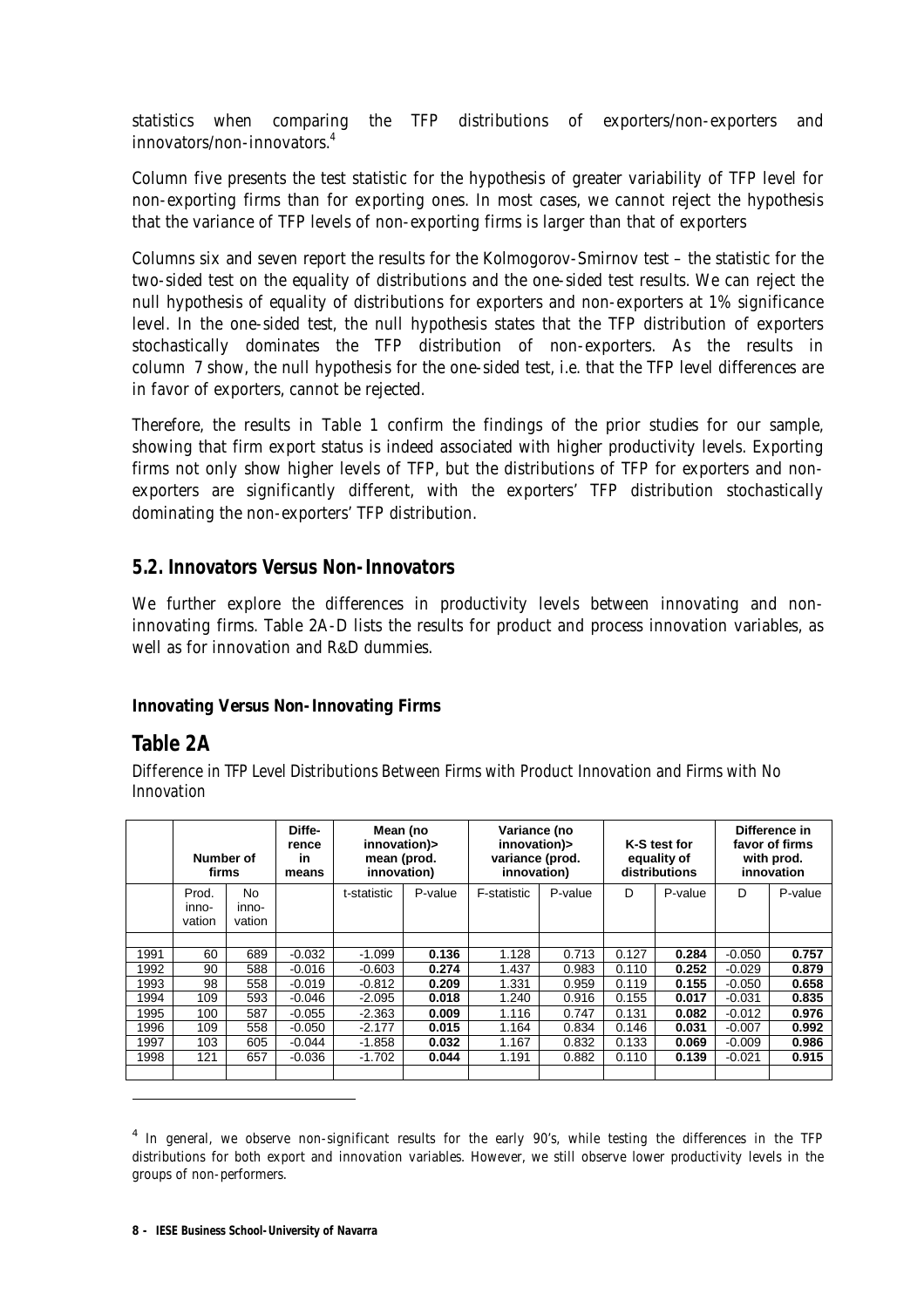# **Table 2B**

Difference in TFP Level Distributions Between Firms with Process Innovation and Firms with No Innovation

|      | Number of<br>firms       |                        | Diffe-<br>rence<br>in<br>means | Mean (no<br>innovation)><br>mean (proc.<br>innovation) |         | Variance (no<br>innovation)><br>variance (proc.<br>innovation) |         |       | K-S test for<br>equality of<br>distributions |          | Difference in<br>favor of firms<br>with proc.<br>innovation |
|------|--------------------------|------------------------|--------------------------------|--------------------------------------------------------|---------|----------------------------------------------------------------|---------|-------|----------------------------------------------|----------|-------------------------------------------------------------|
|      | Proc.<br>inno-<br>vation | No.<br>inno-<br>vation |                                | t-statistic                                            | P-value | F-statistic                                                    | P-value | D     | P-value                                      | D        | P-value                                                     |
|      |                          |                        |                                |                                                        |         |                                                                |         |       |                                              |          |                                                             |
| 1991 | 41                       | 689                    | 0.028                          | 0.815                                                  | 0.792   | 1.086                                                          | 0.612   | 0.114 | 0.626                                        | $-0.114$ | 0.365                                                       |
| 1992 | 165                      | 588                    | $-0.002$                       | $-0.109$                                               | 0.457   | 1.207                                                          | 0.927   | 0.050 | 0.887                                        | $-0.050$ | 0.528                                                       |
| 1993 | 143                      | 558                    | $-0.004$                       | 0.227                                                  | 0.589   | 1.328                                                          | 0.979   | 0.053 | 0.882                                        | $-0.053$ | 0.524                                                       |
| 1994 | 159                      | 593                    | 0.010                          | 0.543                                                  | 0.706   | 1.107                                                          | 0.779   | 0.088 | 0.255                                        | $-0.088$ | 0.146                                                       |
| 1995 | 153                      | 587                    | $-0.014$                       | $-0.717$                                               | 0.237   | 0.862                                                          | 0.116   | 0.126 | 0.034                                        | $-0.033$ | 0.765                                                       |
| 1996 | 151                      | 558                    | $-0.019$                       | $-0.926$                                               | 0.177   | 1.105                                                          | 0.768   | 0.102 | 0.143                                        | $-0.033$ | 0.775                                                       |
| 1997 | 151                      | 605                    | $-0.021$                       | $-1.053$                                               | 0.146   | 1.382                                                          | 0.992   | 0.094 | 0.206                                        | $-0.015$ | 0.948                                                       |
| 1998 | 205                      | 657                    | $-0.009$                       | $-0.503$                                               | 0.308   | 0.741                                                          | 0.003   | 0.063 | 0.522                                        | $-0.032$ | 0.730                                                       |
|      |                          |                        |                                |                                                        |         |                                                                |         |       |                                              |          |                                                             |

# **Table 2C**

Difference in TFP Level Distributions Between Firms with Innovation (Either Product or Process) and Firms with No Innovation

|      | Number of<br>firms |                        | Diffe-<br>rence<br>in<br>means | Mean (no<br>innovation)><br>mean (innovation) |         | Variance (no<br>innovation)><br>variance<br>(innovation) |         |       | K-S test for<br>equality of<br>distributions |          | Difference in<br>favor of firms<br>with innovation |
|------|--------------------|------------------------|--------------------------------|-----------------------------------------------|---------|----------------------------------------------------------|---------|-------|----------------------------------------------|----------|----------------------------------------------------|
|      | $Inno-$<br>vation  | No.<br>inno-<br>vation |                                | t-statistic                                   | P-value | F-statistic                                              | P-value | D     | P-value                                      | D        | P-value                                            |
|      |                    |                        |                                |                                               |         |                                                          |         |       |                                              |          |                                                    |
| 1991 | 160                | 689                    | $-0.028$                       | 0.814                                         | 0.066   | 1.262                                                    | 0.963   | 0.095 | 0.161                                        | $-0.031$ | 0.779                                              |
| 1992 | 372                | 588                    | $-0.015$                       | $-1.083$                                      | 0.139   | 1.306                                                    | 0.997   | 0.071 | 0.172                                        | $-0.016$ | 0.889                                              |
| 1993 | 348                | 558                    | $-0.005$                       | $-0.362$                                      | 0.358   | 1.259                                                    | 0.990   | 0.055 | 0.494                                        | $-0.043$ | 0.439                                              |
| 1994 | 372                | 594                    | $-1.444$                       | $-.020$                                       | 0.074   | 1.157                                                    | 0.938   | 0.057 | 0.402                                        | $-0.019$ | 0.844                                              |
| 1995 | 361                | 588                    | $-0.029$                       | $-2.011$                                      | 0.022   | 1.012                                                    | 0.549   | 0.108 | 0.008                                        | $-0.016$ | 0.883                                              |
| 1996 | 351                | 558                    | $-0.024$                       | $-1.667$                                      | 0.047   | 1.103                                                    | 0.843   | 0.089 | 0.055                                        | $-0.021$ | 0.826                                              |
| 1997 | 342                | 604                    | $-0.031$                       | $-2.139$                                      | 0.016   | 1.252                                                    | 0.989   | 0.103 | 0.016                                        | $-0.006$ | 0.981                                              |
| 1998 | 443                | 657                    | $-0.026$                       | $-2.020$                                      | 0.021   | 0.961                                                    | 0.325   | 0.085 | 0.037                                        | $-0.008$ | 0.967                                              |
|      |                    |                        |                                |                                               |         |                                                          |         |       |                                              |          |                                                    |

# **Table 2D**

Difference in TFP Level Distributions Between Firms with R&D and Firms with No R&D

|      |           | Number of<br>firms | Diffe-<br>rence<br>in<br>means | Mean $(R&D=0)$<br>mean $(R&D=1)$ |         | Variance (R&D=0)><br>variance (R&D=1) |         |       | K-S test for<br>equality of<br>distributions |          | Difference in<br>favor of firms<br>with R&D |
|------|-----------|--------------------|--------------------------------|----------------------------------|---------|---------------------------------------|---------|-------|----------------------------------------------|----------|---------------------------------------------|
|      | R&D<br>=1 | R&D<br>$= 0$       |                                | t-statistic                      | P-value | F-statistic                           | P-value | D     | P-value                                      | D        | P-value                                     |
|      |           |                    |                                |                                  |         |                                       |         |       |                                              |          |                                             |
| 1991 | 144       | 705                | $-0.021$                       | $-1.099$                         | 0.136   | 1.047                                 | 0.627   | 0.130 | 0.027                                        | $-0.015$ | 0.951                                       |
| 1992 | 198       | 762                | $-0.029$                       | $-1.615$                         | 0.053   | 1.417                                 | 0.998   | 0.115 | 0.024                                        | $-0.020$ | 0.885                                       |
| 1993 | 185       | 721                | $-0.023$                       | $-1.371$                         | 0.085   | 1.452                                 | 0.999   | 0.092 | 0.140                                        | $-0.039$ | 0.633                                       |
| 1994 | 206       | 759                | $-0.028$                       | $-1.715$                         | 0.043   | 1.012                                 | 0.533   | 0.076 | 0.273                                        | $-0.006$ | 0.989                                       |
| 1995 | 204       | 745                | $-0.035$                       | $-2.059$                         | 0.019   | 1.303                                 | 0.989   | 0.116 | 0.021                                        | $-0.017$ | 0.915                                       |
| 1996 | 181       | 729                | $-0.045$                       | $-2.469$                         | 0.007   | 1.304                                 | 0.985   | 0.140 | 0.005                                        | $-0.029$ | 0.788                                       |
| 1997 | 197       | 749                | $-0.039$                       | $-2.272$                         | 0.012   | 1.217                                 | 0.953   | 0.118 | 0.020                                        | $-0.019$ | 0.894                                       |
| 1998 | 232       | 868                | $-0.036$                       | $-2.271$                         | 0.012   | 1.295                                 | 0.992   | 0.110 | 0.020                                        | $-0.018$ | 0.892                                       |
|      |           |                    |                                |                                  |         |                                       |         |       |                                              |          |                                             |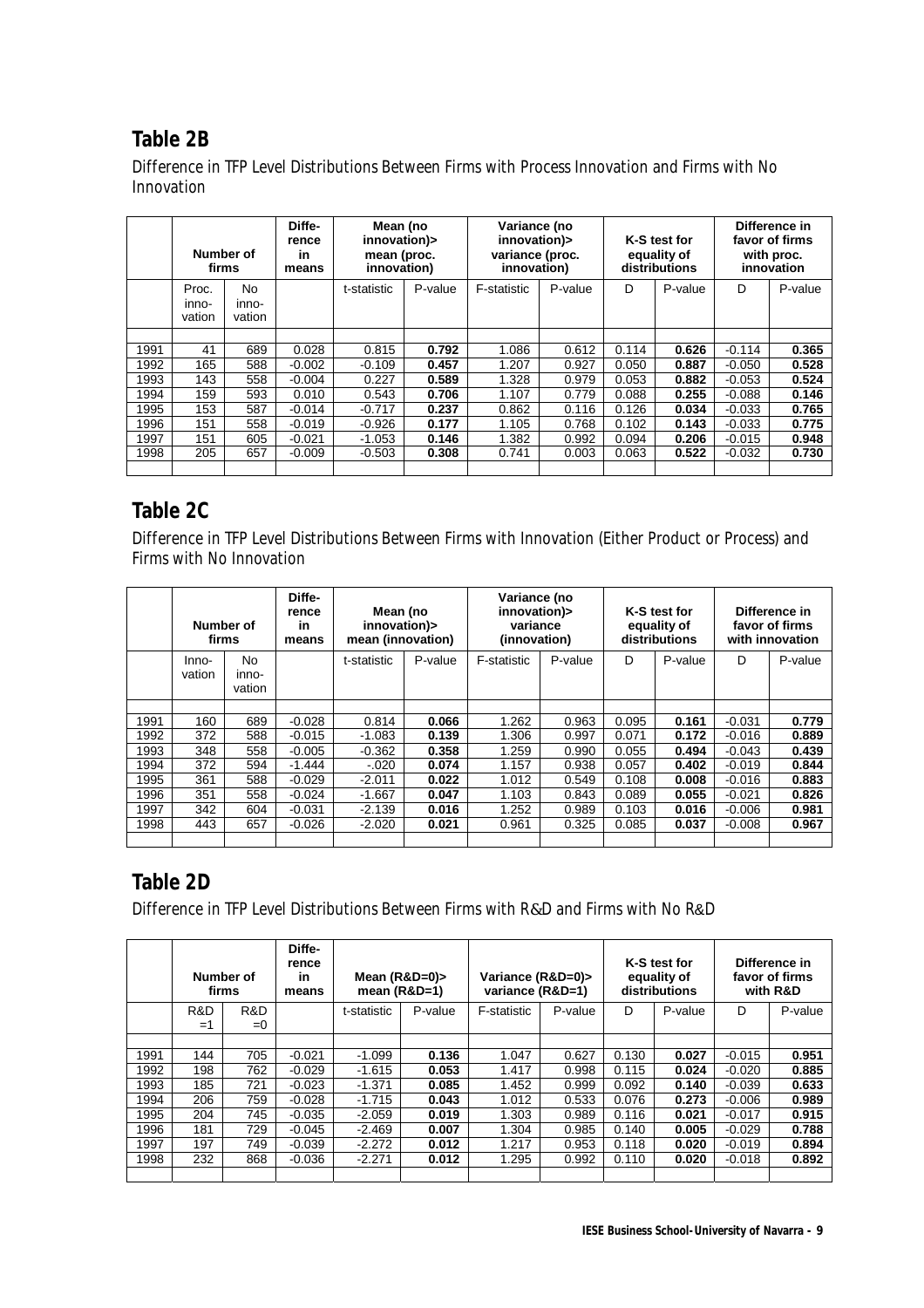On average, innovation-active firms show higher productivity levels than non-innovating ones. Firms engaged in product innovation have a higher average TFP level. Contrary to other findings in the literature, process innovation does not seem to have a similar significant effect on productivity. Variability of TFP levels for innovating and non-innovating groups does not reveal any recognizable pattern, especially in the case of process innovation. The results for the Kolmogorov-Smirnov two-sided and one-sided tests show that the null hypothesis of equal distributions can be rejected for product innovators. Moreover, lower productivity levels are observed in the group of non-innovators. Process innovation does not seem to have a differential effect on productivity levels of innovators relative to non-innovators.

In Table 2C-D, the results for the innovation and R&D variables are presented. Again, on average, innovating firms show higher TFP levels compared to firms in the non-innovating group. The comparison of average TFP levels indicates that firms engaged in innovation have higher total factor productivity levels. These firms also show lower variability in TFP. Kolmogorov-Smirnov one-sided and two-sided tests show that the null hypothesis of equal distributions can be rejected and lower productivity levels are observed in the group of firms with no innovation.

### **5.3. Exporters Versus Non-Exporters Conditional on Innovation**

Finally, we conduct the tests for the subsamples of exporters and non-exporters accounting for firm innovation status. The results of the tests are listed in Tables 3A-E.

#### **Exporters Versus Non-Exporters Conditional on Firm Innovation Status**

### **Table 3A**

Differences in TFP Level Distributions Between Exporters and Non-Exporters Conditional on Firm Innovation Status. Product Innovation

|      |         |                    |                                |                                               |         | Product innovation =1                                    |         |       |                                              |          |                                        |
|------|---------|--------------------|--------------------------------|-----------------------------------------------|---------|----------------------------------------------------------|---------|-------|----------------------------------------------|----------|----------------------------------------|
|      |         | Number of<br>firms | Diffe-<br>rence<br>in<br>means | Mean (non-<br>exporters)><br>mean (exporters) |         | Variance<br>(exporters)><br>variance (non-<br>exporters) |         |       | K-S test for<br>equality of<br>distributions |          | Difference in<br>favor of<br>exporters |
|      | $exp=1$ | $exp=0$            |                                | t-statistic                                   | P-value | F-statistic                                              | P-value | D     | P-value                                      | D        | P-value                                |
|      |         |                    |                                |                                               |         |                                                          |         |       |                                              |          |                                        |
| 1991 | 27      | 33                 | 0.096                          | 1.863                                         | 0.966   | 3.105                                                    | 0.997   | 0.319 | 0.060                                        | $-0.319$ | 0.048                                  |
| 1992 | 57      | 33                 | 0.011                          | 0.265                                         | 0.604   | 0.915                                                    | 0.401   | 0.148 | 0.670                                        | $-0.148$ | 0.399                                  |
| 1993 | 58      | 40                 | $-0.024$                       | $-0.631$                                      | 0.264   | 1.437                                                    | 0.895   | 0.132 | 0.740                                        | $-0.132$ | 0.439                                  |
| 1994 | 67      | 42                 | $-0.028$                       | $-0.732$                                      | 0.232   | 0.952                                                    | 0.440   | 0.114 | 0.845                                        | $-0.064$ | 0.808                                  |
| 1995 | 68      | 32                 | $-0.036$                       | $-0.822$                                      | 0.206   | 1.260                                                    | 0.787   | 0.159 | 0.546                                        | $-0.093$ | 0.682                                  |
| 1996 | 74      | 35                 | $-0.063$                       | $-1.493$                                      | 0.069   | 1.253                                                    | 0.791   | 0.234 | 0.101                                        | $-0.057$ | 0.854                                  |
| 1997 | 76      | 27                 | 0.003                          | 0.068                                         | 0.527   | 1.394                                                    | 0.865   | 0.126 | 0.864                                        | $-0.099$ | 0.672                                  |
| 1998 | 85      | 36                 | $-0.100$                       | $-2.623$                                      | 0.004   | 0.585                                                    | 0.039   | 0.285 | 0.020                                        | $-0.031$ | 0.952                                  |
|      |         |                    |                                |                                               |         |                                                          |         |       |                                              |          |                                        |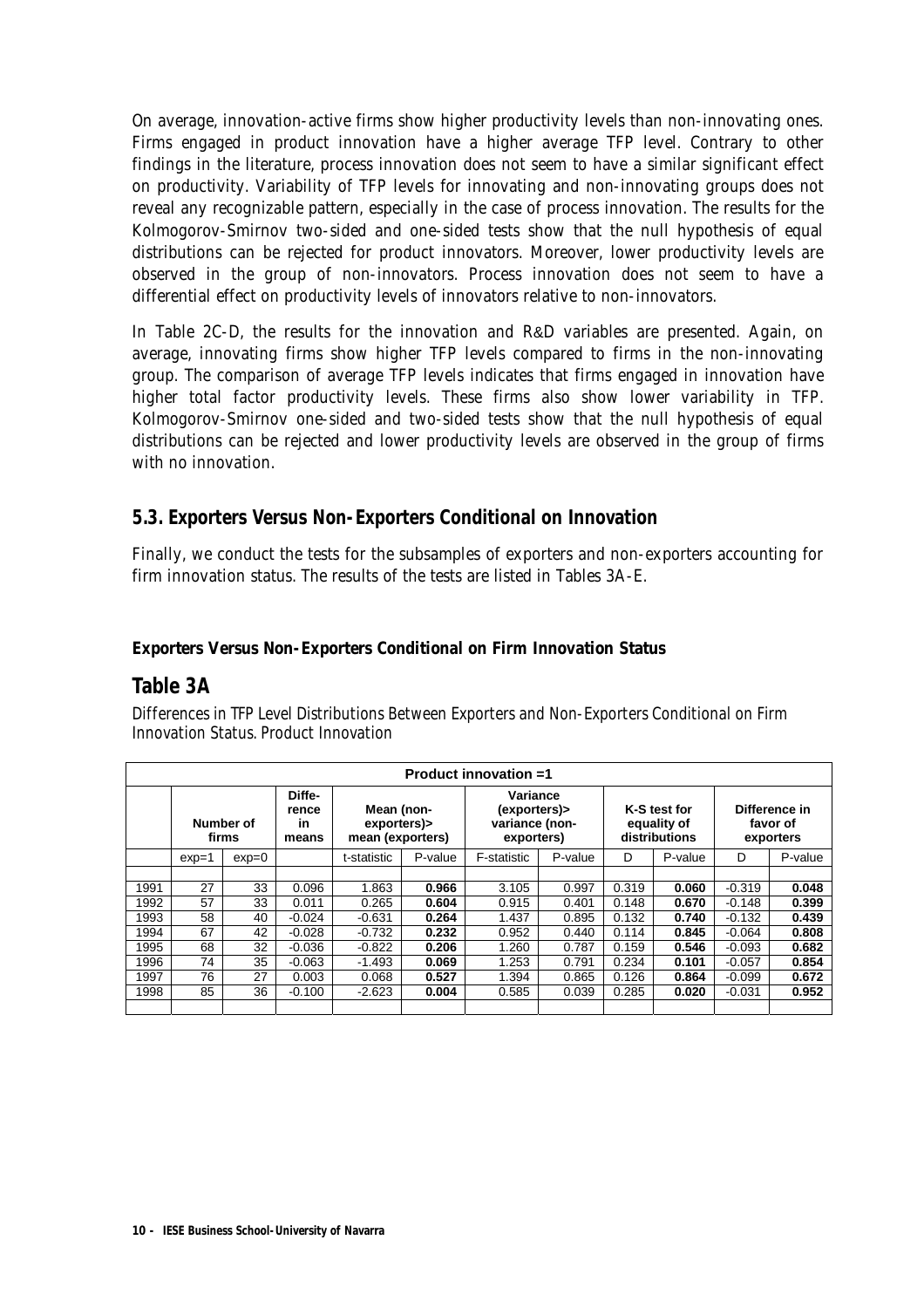### **Table 3B**

Differences in TFP Level Distributions Between Exporters and Non-Exporters Conditional on Firm Innovation Status. Process Innovation

|      |         |         |                                |                                               |         | <b>Process innovation=1</b>                            |         |       |                                              |          |                                        |
|------|---------|---------|--------------------------------|-----------------------------------------------|---------|--------------------------------------------------------|---------|-------|----------------------------------------------|----------|----------------------------------------|
|      |         |         | Diffe-<br>rence<br>in<br>means | Mean (non-<br>exporters)><br>mean (exporters) |         | Variance (non-<br>exporters) > variance<br>(exporters) |         |       | K-S test for<br>equality of<br>distributions |          | Difference in<br>favor of<br>exporters |
|      | $exp=1$ | $exp=0$ |                                | t-statistic                                   | P-value | F-statistic                                            | P-value | D     | P-value                                      | D        | P-value                                |
|      |         |         |                                |                                               |         |                                                        |         |       |                                              |          |                                        |
| 1991 | 16      | 25      | 0.030                          | 0.457                                         | 0.675   | 1.651                                                  | 0.842   | 0.240 | 0.517                                        | $-0.240$ | 0.325                                  |
| 1992 | 65      | 100     | $-0.027$                       | $-0.801$                                      | 0.212   | 0.734                                                  | 0.083   | 0.103 | 0.734                                        | $-0.031$ | 0.928                                  |
| 1993 | 86      | 57      | $-0.032$                       | $-1.037$                                      | 0.150   | 0.917                                                  | 0.355   | 0.118 | 0.651                                        | $-0.065$ | 0.745                                  |
| 1994 | 73      | 86      | $-0.028$                       | $-0.863$                                      | 0.194   | 0.958                                                  | 0.424   | 0.108 | 0.687                                        | $-0.063$ | 0.729                                  |
| 1995 | 73      | 79      | $-0.075$                       | $-1.988$                                      | 0.024   | 1.117                                                  | 0.682   | 0.182 | 0.120                                        | $-0.014$ | 0.984                                  |
| 1996 | 69      | 81      | $-0.022$                       | $-0.642$                                      | 0.260   | 0.748                                                  | 0.110   | 0.096 | 0.842                                        | $-0.043$ | 0.869                                  |
| 1997 | 80      | 71      | $-0.052$                       | $-1.691$                                      | 0.046   | 1.271                                                  | 0.850   | 0.163 | 0.212                                        | $-0.014$ | 0.985                                  |
| 1998 | 112     | 93      | $-0.105$                       | $-3.074$                                      | 0.001   | 1.512                                                  | 0.981   | 0.244 | 0.003                                        | 0.000    | 1.000                                  |
|      |         |         |                                |                                               |         |                                                        |         |       |                                              |          |                                        |

### **Table 3C**

Differences in TFP Level Distributions Between Exporters and Non-Exporters Conditional on Firm Innovation Status. Innovation (Product and/or Process)

|      |         |           |                                |                                               |         | Innovation=1                                           |         |       |                                              |          |                                        |
|------|---------|-----------|--------------------------------|-----------------------------------------------|---------|--------------------------------------------------------|---------|-------|----------------------------------------------|----------|----------------------------------------|
|      | firms   | Number of | Diffe-<br>rence<br>in<br>means | Mean (non-<br>exporters)><br>mean (exporters) |         | Variance (non-<br>exporters) > variance<br>(exporters) |         |       | K-S test for<br>equality of<br>distributions |          | Difference in<br>favor of<br>exporters |
|      | $exp=1$ | $exp=0$   |                                | t-statistic                                   | P-value | F-statistic                                            | P-value | D     | P-value                                      | D        | P-value                                |
|      |         |           |                                |                                               |         |                                                        |         |       |                                              |          |                                        |
| 1991 | 77      | 83        | 0.030                          | 0.997                                         | 0.840   | 2.102                                                  | 0.999   | 0.167 | 0.165                                        | $-0.167$ | 0.106                                  |
| 1992 | 191     | 181       | $-0.030$                       | $-1.419$                                      | 0.078   | 0.919                                                  | 0.284   | 0.082 | 0.504                                        | $-0.008$ | 0.988                                  |
| 1993 | 179     | 169       | $-0.032$                       | $-1.620$                                      | 0.053   | 1.148                                                  | 0.819   | 0.068 | 0.774                                        | $-0.006$ | 0.992                                  |
| 1994 | 212     | 160       | $-0.032$                       | $-1.571$                                      | 0.058   | 0.925                                                  | 0.304   | 0.079 | 0.560                                        | $-0.014$ | 0.964                                  |
| 1995 | 214     | 147       | $-0.059$                       | $-2.565$                                      | 0.005   | 1.206                                                  | 0.893   | 0.133 | 0.071                                        | $-0.006$ | 0.993                                  |
| 1996 | 218     | 133       | $-0.037$                       | $-1.606$                                      | 0.054   | 0.783                                                  | 0.062   | 0.128 | 0.103                                        | $-0.013$ | 0.969                                  |
| 1997 | 212     | 130       | $-0.022$                       | $-1.010$                                      | 0.156   | 1.060                                                  | 0.649   | 0.119 | 0.167                                        | $-0.015$ | 0.963                                  |
| 1998 | 278     | 165       | $-0.086$                       | $-4.063$                                      | 0.000   | 1.302                                                  | 0.972   | 0.178 | 0.002                                        | 0.000    | 1.000                                  |
|      |         |           |                                |                                               |         |                                                        |         |       |                                              |          |                                        |

### **Table 3D**

Differences in TFP Level Distributions Between Exporters and Non-Exporters Conditional on Firm Innovation Status. No-Innovation Case

|      |         |                    |                                |                                               |         | No-innovation case                                     |         |       |                                              |          |                                        |
|------|---------|--------------------|--------------------------------|-----------------------------------------------|---------|--------------------------------------------------------|---------|-------|----------------------------------------------|----------|----------------------------------------|
|      |         | Number of<br>firms | Diffe-<br>rence<br>in<br>means | Mean (non-<br>exporters)><br>mean (exporters) |         | Variance (non-<br>exporters) > variance<br>(exporters) |         |       | K-S test for<br>equality of<br>distributions |          | Difference in<br>favor of<br>exporters |
|      | $exp=1$ | $exp=0$            |                                | t-statistic                                   | P-value | F-statistic                                            | P-value | D     | P-value                                      | D        | P-value                                |
|      |         |                    |                                |                                               |         |                                                        |         |       |                                              |          |                                        |
| 1991 | 213     | 476                | $-0.007$                       | $-0.423$                                      | 0.336   | 1.014                                                  | 0.542   | 0.065 | 0.507                                        | $-0.020$ | 0.886                                  |
| 1992 | 181     | 407                | $-0.024$                       | $-1.151$                                      | 0.125   | 1.526                                                  | 0.999   | 0.120 | 0.042                                        | $-0.065$ | 0.345                                  |
| 1993 | 177     | 381                | $-0.067$                       | $-3.527$                                      | 0.000   | 1.644                                                  | 0.999   | 0.148 | 0.007                                        | $-0.030$ | 0.801                                  |
| 1994 | 196     | 398                | $-0.048$                       | $-2.581$                                      | 0.005   | 1.011                                                  | 0.530   | 0.157 | 0.002                                        | $-0.007$ | 0.984                                  |
| 1995 | 231     | 357                | $-0.056$                       | $-3.079$                                      | 0.001   | 0.972                                                  | 0.403   | 0.165 | 0.001                                        | $-0.003$ | 0.997                                  |
| 1996 | 221     | 338                | $-0.073$                       | $-3.826$                                      | 0.000   | 1.164                                                  | 0.889   | 0.201 | 0.000                                        | $-0.011$ | 0.967                                  |
| 1997 | 275     | 330                | $-0.076$                       | $-4.178$                                      | 0.000   | 0.948                                                  | 0.322   | 0.184 | 0.000                                        | $-0.003$ | 0.997                                  |
| 1998 | 295     | 362                | $-0.046$                       | $-2.743$                                      | 0.003   | 1.555                                                  | 1.000   | 0.129 | 0.006                                        | $-0.008$ | 0.978                                  |
|      |         |                    |                                |                                               |         |                                                        |         |       |                                              |          |                                        |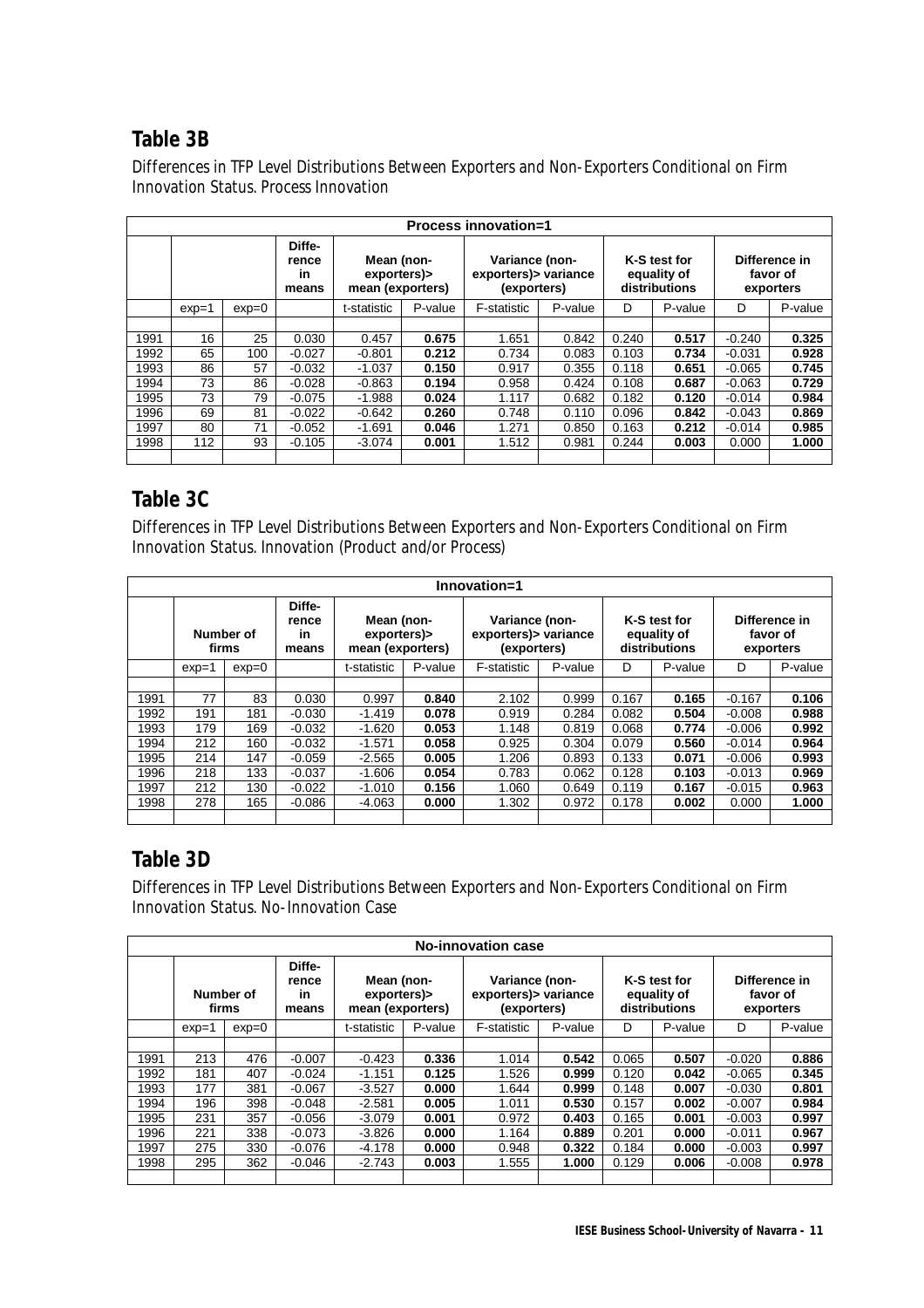# **Table 3E**

Differences in TFP Level Distributions Between Exporters and Non-Exporters Conditional on Firm R&D **Status** 

|      |         |           |                                |                                               |         | $R&D=1$                                               |         |        |                                              |          |                                        |
|------|---------|-----------|--------------------------------|-----------------------------------------------|---------|-------------------------------------------------------|---------|--------|----------------------------------------------|----------|----------------------------------------|
|      | firms   | Number of | Diffe-<br>rence<br>in<br>means | Mean (non-<br>exporters)><br>mean (exporters) |         | Variance (non-<br>exporters)><br>variance (exporters) |         |        | K-S test for<br>equality of<br>distributions |          | Difference in<br>favor of<br>exporters |
|      | $exp=1$ | $exp=0$   |                                | t-statistic                                   | P-value | F-statistic                                           | P-value | D      | P-value                                      | D        | P-value                                |
|      |         |           |                                |                                               |         |                                                       |         |        |                                              |          |                                        |
| 1991 | 100     | 44        | $-0.001$                       | $-0.015$                                      | 0.493   | 1.284                                                 | 0.845   | 0.130  | 0.597                                        | $-0.060$ | 0.797                                  |
| 1992 | 137     | 61        | $-0.006$                       | $-0.226$                                      | 0.410   | 0.980                                                 | 0.475   | 0.056  | 0.999                                        | $-0.048$ | 0.819                                  |
| 1993 | 133     | 52        | $-0.0310$                      | $-1.085$                                      | 0.139   | 1.702                                                 | 0.991   | 0.178  | 0.140                                        | $-0.072$ | 0.678                                  |
| 1994 | 143     | 63        | $-0.047$                       | $-1.512$                                      | 0.065   | 0.986                                                 | 0.486   | 0.125  | 0.431                                        | $-0.027$ | 0.938                                  |
| 1995 | 159     | 45        | $-0.058$                       | $-1.787$                                      | 0.037   | 1.494                                                 | 0.961   | 0.176  | 0.173                                        | $-0.038$ | 0.903                                  |
| 1996 | 138     | 43        | $-0.077$                       | $-2.291$                                      | 0.011   | 0.584                                                 | 0.023   | 0.281  | 0.006                                        | $-0.029$ | 0.946                                  |
| 1997 | 147     | 50        | $-0.045$                       | $-1.384$                                      | 0.083   | 1.143                                                 | 0.731   | 0.153  | 0.281                                        | $-0.033$ | 0.921                                  |
| 1998 | 174     | 58        | $-0.066$                       | $-2.279$                                      | 0.011   | 0.996                                                 | 0.508   | 0.2011 | 0.041                                        | $-0.005$ | 0.997                                  |
|      |         |           |                                |                                               |         |                                                       |         |        |                                              |          |                                        |
|      |         |           |                                |                                               |         | $R&D=0$                                               |         |        |                                              |          |                                        |
|      |         |           | Diffe-<br>rence                | Mean (non-                                    |         | Variance (non-<br>exporters)>                         |         |        | K-S test for                                 |          | Difference in                          |
|      |         | Number of | of                             | exporters)>                                   |         | variance                                              |         |        | equality of                                  |          | favor of                               |
|      | firms   |           | means                          | mean (exporters)                              |         | (exporters)                                           |         |        | distributions                                |          | exporters                              |
|      | $exp=1$ | $exp=0$   |                                | t-statistic                                   | P-value | F-statistic                                           | P-value | D      | P-value                                      | D        | P-value                                |
|      |         |           |                                |                                               |         |                                                       |         |        |                                              |          |                                        |
| 1991 | 190     | 515       | 0.004                          | 0.230                                         | 0.590   | 1.175                                                 | 0.904   | 0.033  | 0.997                                        | $-0.033$ | 0.731                                  |
| 1992 | 235     | 527       | $-0.027$                       | $-1.551$                                      | 0.060   | 1.279                                                 | 0.984   | 0.090  | 0.118                                        | $-0.033$ | 0.700                                  |
|      |         |           |                                |                                               |         |                                                       |         |        |                                              |          |                                        |
| 1993 | 223     | 498       | $-0.056$                       | $-3.344$                                      | 0.000   | 1.303                                                 | 0.988   | 0.110  | 0.037                                        | $-0.001$ | 1.000                                  |
| 1994 | 265     | 495       | $-0.039$                       | $-2.459$                                      | 0.007   | 1.019                                                 | 0.565   | 0.128  | 0.005                                        | $-0.010$ | 0.964                                  |
| 1995 | 286     | 459       | $-0.056$                       | $-3.411$                                      | 0.000   | 0.923                                                 | 0.224   | 0.135  | 0.002                                        | $-0.000$ | 1.000                                  |
| 1996 | 302     | 427       | $-0.052$                       | $-3.138$                                      | 0.000   | 1.037                                                 | 0.632   | 0.149  | 0.001                                        | $-0.006$ | 0.983                                  |
| 1997 | 340     | 409       | $-0.058$                       | $-3.631$                                      | 0.000   | 0.965                                                 | 0.367   | 0.156  | 0.000                                        | $-0.001$ | 0.999                                  |
| 1998 | 399     | 469       | $-0.059$                       | $-3.968$                                      | 0.000   | 1.451                                                 | 0.999   | 0.140  | 0.000                                        | $-0.003$ | 0.993                                  |

In line with our hypothesis, we find that innovating exporters do not differ significantly in their productivity levels from innovating non-exporters. Kolmogorov-Smirnov test statistics support these findings – we cannot reject the null hypothesis of equal distributions in the group of innovators, although exporting innovators still show higher productivity levels.

For the non-innovating group, however, the results are drastically different. We observe a significant difference in TFP levels for exporters and non-exporters. The tests indicate that exporting firms outperform non-exporting ones with respect to TFP showing significantly higher levels of productivity. Moreover, the two-sided Kolmogorov-Smirnov test statistic rejects the hypothesis of equality of distributions.

### **5.4. Quantile regression results**

To get a more complete picture of the way productivity is linked to exports we use quantile regressions. More specifically, we regress the TFP variable on the export dummy and control variables including foreign capital ownership, high-tech sector and year dummies. We also test the association between the TFP level and innovation activity, regressing TFP on innovation variables.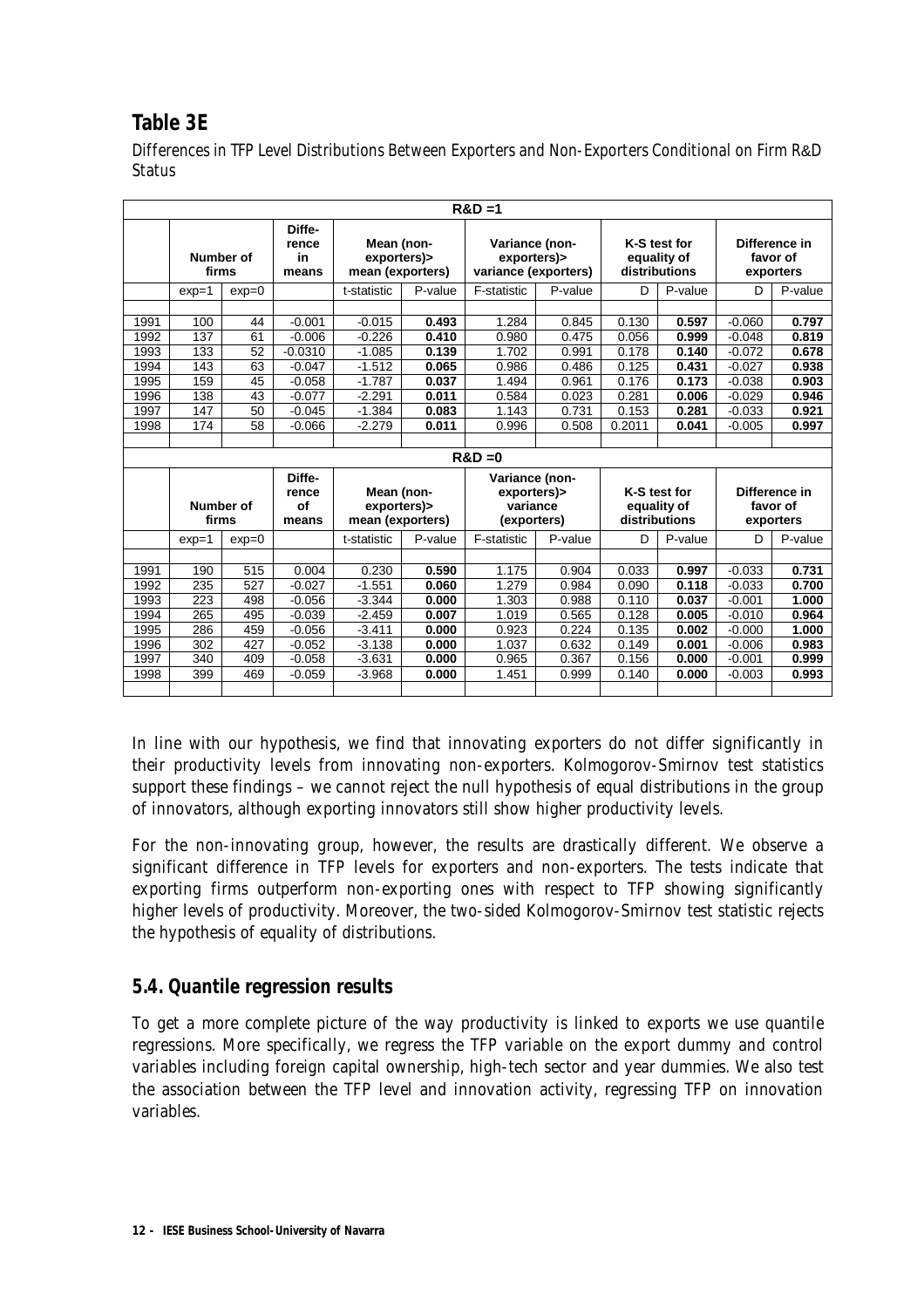The association between export/innovation status and productivity may vary at different points of the conditional distribution of productivity levels, and a quantile regression provides information on this variation. For each quantile, it can be shown whether the association between exports/innovation and productivity is positive, negative or insignificant, and how strong it is compared to other quantiles.

Table 4A-C presents the regression estimates of the export/innovation variables for OLS regression and five different quantiles of the TFP level distribution for 1991-1998.

#### **Quantile Regression Results, 1991-1998**<sup>5</sup>

### **Table 4A**

Estimated Results of TFP Levels for the Export/Innovation Dummy Variables, 1991-1998

|                                          | Dependent variable: TFP level                                  |            |            |            |            |            |  |  |  |  |
|------------------------------------------|----------------------------------------------------------------|------------|------------|------------|------------|------------|--|--|--|--|
|                                          | Reported coefficient: Export (0/1)                             |            |            |            |            |            |  |  |  |  |
| <b>OLS</b><br><b>Quantile regression</b> |                                                                |            |            |            |            |            |  |  |  |  |
| Export $(0/1)$                           |                                                                | 5%         | 25%        | 50%        | 75%        | 95%        |  |  |  |  |
|                                          | $0.044***$                                                     | $0.084***$ | $0.052***$ | $0.033***$ | $0.018***$ | $0.043***$ |  |  |  |  |
|                                          | (0.013)<br>(0.005)<br>(0.012)<br>(0.005)<br>(0.004)<br>(0.008) |            |            |            |            |            |  |  |  |  |

### **Table 4B**

j

Estimated Results of TFP Levels for the Innovation Variables, 1991-1998

|                                | Dependent variable: TFP level                  |                      |                       |                            |                  |                  |
|--------------------------------|------------------------------------------------|----------------------|-----------------------|----------------------------|------------------|------------------|
|                                | Reported coefficient: Product innovation (0/1) |                      |                       |                            |                  |                  |
|                                | <b>OLS</b>                                     |                      |                       | <b>Quantile regression</b> |                  |                  |
| Product<br>innovation<br>(0/1) |                                                | 5%                   | 25%                   | 50%                        | 75%              | 95%              |
|                                | $0.032***$<br>(0.009)                          | $0.057**$<br>(0.022) | $0.045***$<br>(0.009) | $0.019***$<br>(0.007)      | 0.011<br>(0.009) | 0.032<br>(0.025) |

| Dependent variable: TFP level  |                                                |                     |                  |                            |                  |                     |
|--------------------------------|------------------------------------------------|---------------------|------------------|----------------------------|------------------|---------------------|
|                                | Reported coefficient: Process innovation (0/1) |                     |                  |                            |                  |                     |
|                                | <b>OLS</b>                                     |                     |                  | <b>Quantile regression</b> |                  |                     |
| Process<br>innovation<br>(0/1) |                                                | 5%                  | 25%              | 50%                        | 75%              | 95%                 |
|                                | 0.003<br>(0.007)                               | $-0.005$<br>(0.021) | 0.010<br>(0.007) | 0.000<br>(0.007)           | 0.006<br>(0.006) | $-0.018$<br>(0.019) |

<sup>&</sup>lt;sup>5</sup> Standard errors are given in brackets. Foreign capital and high-tech industry dummy are included as covariates. Year fixed effects are included. \*, \*\*, \*\*\* are significantly different from zero at the 10%, 5% or 1% level, respectively.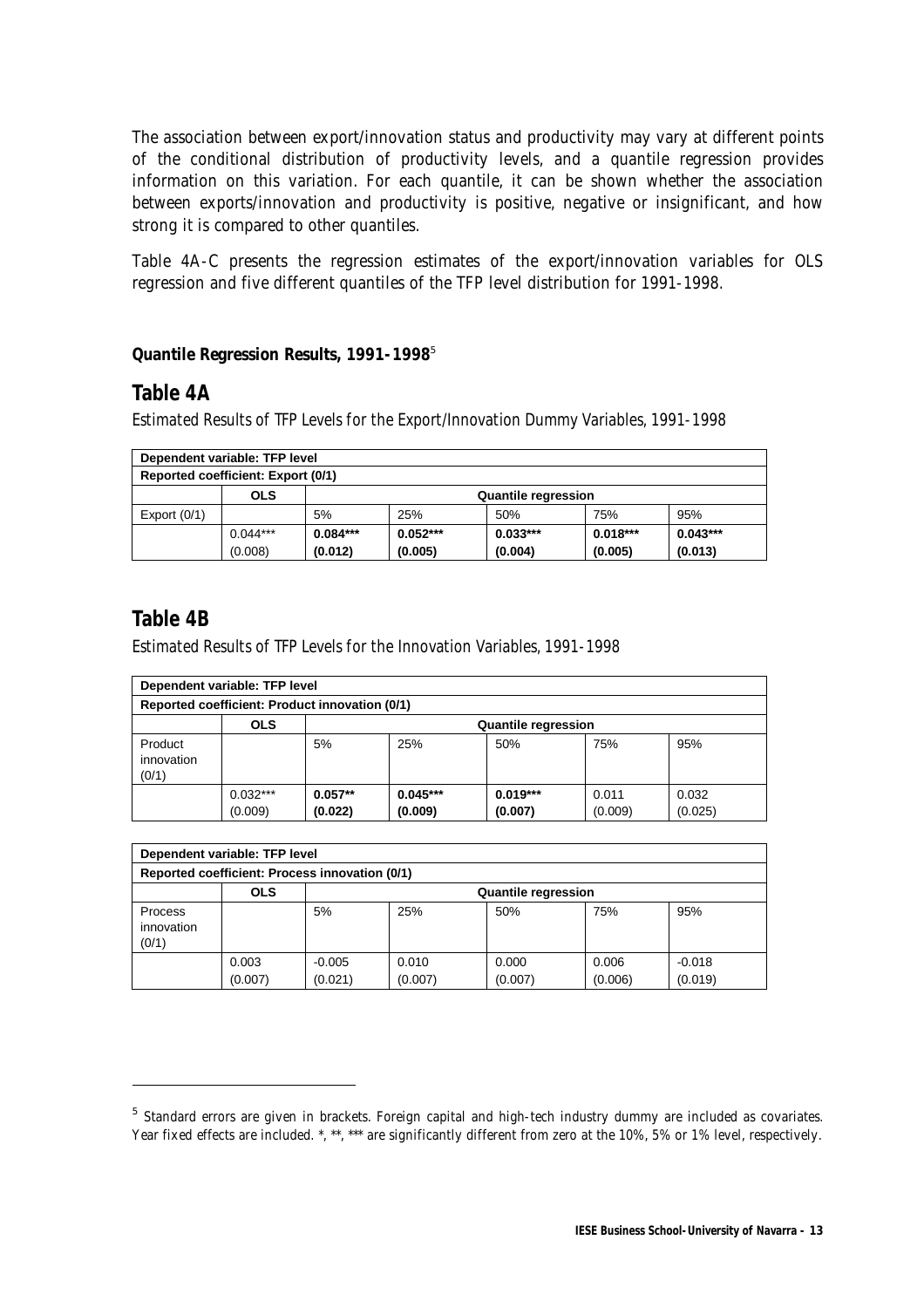| Dependent variable: TFP level  |                                        |           |            |                            |           |          |
|--------------------------------|----------------------------------------|-----------|------------|----------------------------|-----------|----------|
|                                | Reported coefficient: Innovation (0/1) |           |            |                            |           |          |
|                                | <b>OLS</b>                             |           |            | <b>Quantile regression</b> |           |          |
| Process<br>innovation<br>(0/1) |                                        | 5%        | 25%        | 50%                        | 75%       | 95%      |
|                                | $0.018***$                             | $0.035**$ | $0.029***$ | $0.017***$                 | $0.011**$ | $-0.004$ |
|                                | (0.005)                                | (0.015)   | (0.006)    | (0.005)                    | (0.004)   | (0.014)  |

| Dependent variable: TFP level  |            |            |                            |            |            |          |
|--------------------------------|------------|------------|----------------------------|------------|------------|----------|
| Reported coefficient: RD (0/1) |            |            |                            |            |            |          |
|                                | OLS        |            | <b>Quantile regression</b> |            |            |          |
| RD (0/1)                       |            | 5%         | 25%                        | 50%        | 75%        | 95%      |
|                                | $0.025***$ | $0.050***$ | $0.035***$                 | $0.028***$ | $0.019***$ | $-0.014$ |
|                                | (0.007)    | (0.013)    | (0.004)                    | (0.004)    | (0.005)    | 0(.012)  |

### **Table 4C**

Estimated Results of TFP Levels for the Export Dummy Variable Conditional on Firm Innovation Status, 1991-1998

| <b>Product innovation=1</b> |                                           |         |                            |          |         |         |
|-----------------------------|-------------------------------------------|---------|----------------------------|----------|---------|---------|
|                             | Dependent variable: TFP level             |         |                            |          |         |         |
|                             | <b>Reported coefficient: Export (0/1)</b> |         |                            |          |         |         |
|                             | <b>OLS</b>                                |         | <b>Quantile regression</b> |          |         |         |
| Export $(0/1)$              |                                           | 5%      | 25%                        | 50%      | 75%     | 95%     |
|                             | 0.017                                     | 0.041   | 0.025                      | $-0.002$ | 0.000   | 0.043   |
|                             | (0.018)                                   | (0.049) | (0.016)                    | (0.014)  | (0.014) | (0.057) |

| <b>Process innovation=1</b>               |                               |            |                            |            |         |            |  |
|-------------------------------------------|-------------------------------|------------|----------------------------|------------|---------|------------|--|
|                                           | Dependent variable: TFP level |            |                            |            |         |            |  |
| <b>Reported coefficient: Export (0/1)</b> |                               |            |                            |            |         |            |  |
|                                           | <b>OLS</b>                    |            | <b>Quantile regression</b> |            |         |            |  |
| Export $(0/1)$                            |                               | 5%         | 25%                        | 50%        | 75%     | 95%        |  |
|                                           | $0.044***$                    | $0.097***$ | $0.034*$                   | $0.035***$ | 0.013   | $0.076***$ |  |
|                                           | (0.017)                       | (0.032)    | (0.019)                    | (0.013)    | (0.018) | (0.027)    |  |

| Innovation=1                       |            |            |                            |            |         |            |  |
|------------------------------------|------------|------------|----------------------------|------------|---------|------------|--|
| Dependent variable: TFP level      |            |            |                            |            |         |            |  |
| Reported coefficient: Export (0/1) |            |            |                            |            |         |            |  |
|                                    | <b>OLS</b> |            | <b>Quantile regression</b> |            |         |            |  |
| Export $(0/1)$                     |            | 5%         | 25%                        | 50%        | 75%     | 95%        |  |
|                                    | $0.035***$ | $0.084***$ | $0.024***$                 | $0.026***$ | 0.009   | $0.074***$ |  |
|                                    | (0.012)    | (0.016)    | (0.009)                    | (0.008)    | (0.010) | (0.022)    |  |

| No-innovation case                        |            |            |                            |            |           |         |
|-------------------------------------------|------------|------------|----------------------------|------------|-----------|---------|
| Dependent variable: TFP level             |            |            |                            |            |           |         |
| <b>Reported coefficient: Export (0/1)</b> |            |            |                            |            |           |         |
|                                           | <b>OLS</b> |            | <b>Quantile regression</b> |            |           |         |
| Export $(0/1)$                            |            | 5%         | 25%                        | 50%        | 75%       | 95%     |
|                                           | $0.042***$ | $0.070***$ | $0.053***$                 | $0.035***$ | $0.017**$ | 0.021   |
|                                           | (0.010)    | (0.018)    | (0.008)                    | (0.006)    | (0.007)   | (0.019) |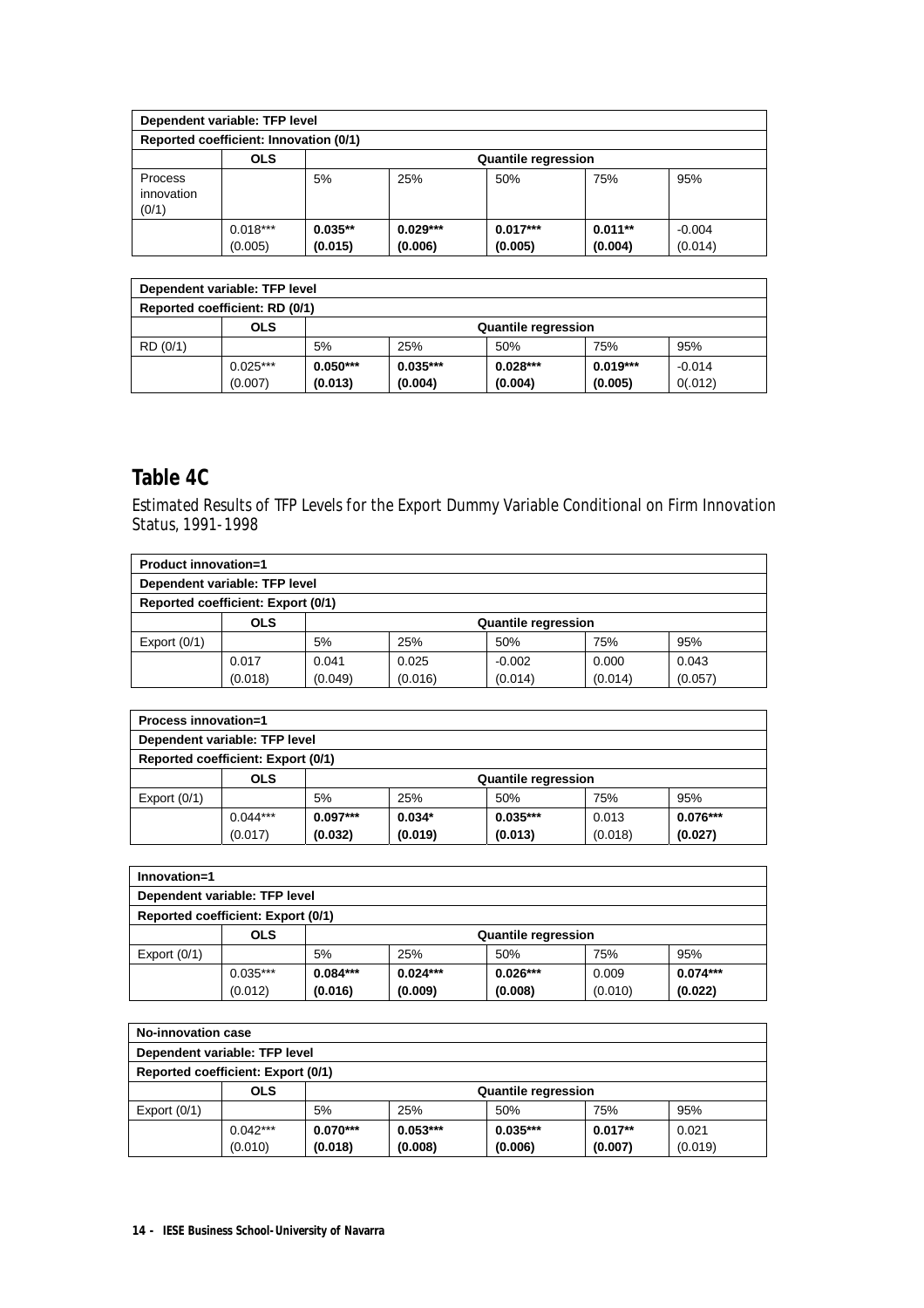| $R&D=0$                            |                               |            |            |                            |           |            |  |  |
|------------------------------------|-------------------------------|------------|------------|----------------------------|-----------|------------|--|--|
|                                    | Dependent variable: TFP level |            |            |                            |           |            |  |  |
| Reported coefficient: Export (0/1) |                               |            |            |                            |           |            |  |  |
|                                    | <b>OLS</b>                    |            |            | <b>Quantile regression</b> |           |            |  |  |
| Export $(0/1)$                     |                               | 5%         | 25%        | 50%                        | 75%       | 95%        |  |  |
|                                    | $0.040***$                    | $0.073***$ | $0.046***$ | $0.030***$                 | $0.012**$ | $0.052***$ |  |  |
|                                    | (0.010)                       | (0.015)    | (0.006)    | (0.006)                    | (0.005)   | (0.016)    |  |  |
| $R&D=1$                            |                               |            |            |                            |           |            |  |  |
| Dependent variable: TFP level      |                               |            |            |                            |           |            |  |  |
| Reported coefficient: Export (0/1) |                               |            |            |                            |           |            |  |  |
|                                    | <b>OLS</b>                    |            |            | <b>Quantile regression</b> |           |            |  |  |
| Export $(0/1)$                     |                               | 5%         | 25%        | 50%                        | 75%       | 95%        |  |  |
|                                    | $0.038**$                     | $0.111***$ | $0.041***$ | $0.027**$                  | 0.014     | 0.029      |  |  |
|                                    | (0.018)                       | (0.036)    | (0.015)    | (0.011)                    | (0.015)   | (0.028)    |  |  |

We find that the significance and the magnitude of the export coefficient vary considerably as we move from the lower quantile (0.05) to the upper quantile (0.95) of the conditional productivity distribution. The association between productivity and exports seems to be strengthened in the lower tail and the center of the distribution but weakened towards the upper tail, suggesting that among the most productive firms, exporters and non-exporters tend to vary less in their productivity levels. With respect to the innovation variables, the results support our previous finding that product innovation is associated with the higher productivity, while process innovation comes out insignificant.

Accounting for firms' innovation status, in the group of non-innovators we find a positive and significant association between exports and the productivity level. The positive correlation between the export variable and productivity remains significant for the firms engaged in process innovation. For the firms performing product innovation, however, the export coefficient is insignificant along the entire productivity distribution, suggesting the importance of the effect of product innovation in explaining the export-productivity link. Thus, the results show that it is mainly product innovation that accounts for the differences in the productivity levels and consequently leads firms to export.

# **6. Discussion**

In this paper, we examine the relationship between exports, productivity, and innovation at the firm level. Our findings highlight that the positive link between exports and productivity differs considerably depending on the firm's innovation strategy. We do not observe significant differences in productivity levels between exporters and non-exporters among firms that carry out product innovation. Once we take into account the innovation strategy, firm productivity comes out to be independent of whether or not a firm participates in exports.

However, the positive link between exports and productivity observed in prior research does exist for non-innovating firms, consistent with the learning-by-exporting effect emphasized by recent studies. The observed superior efficiency among exporting firms in the low and middleproductivity range may be related to their ability to get new technological information on the export markets and to the higher competition abroad. For the most productive firms, however, the positive association between exports and productivity is found to be weaker, suggesting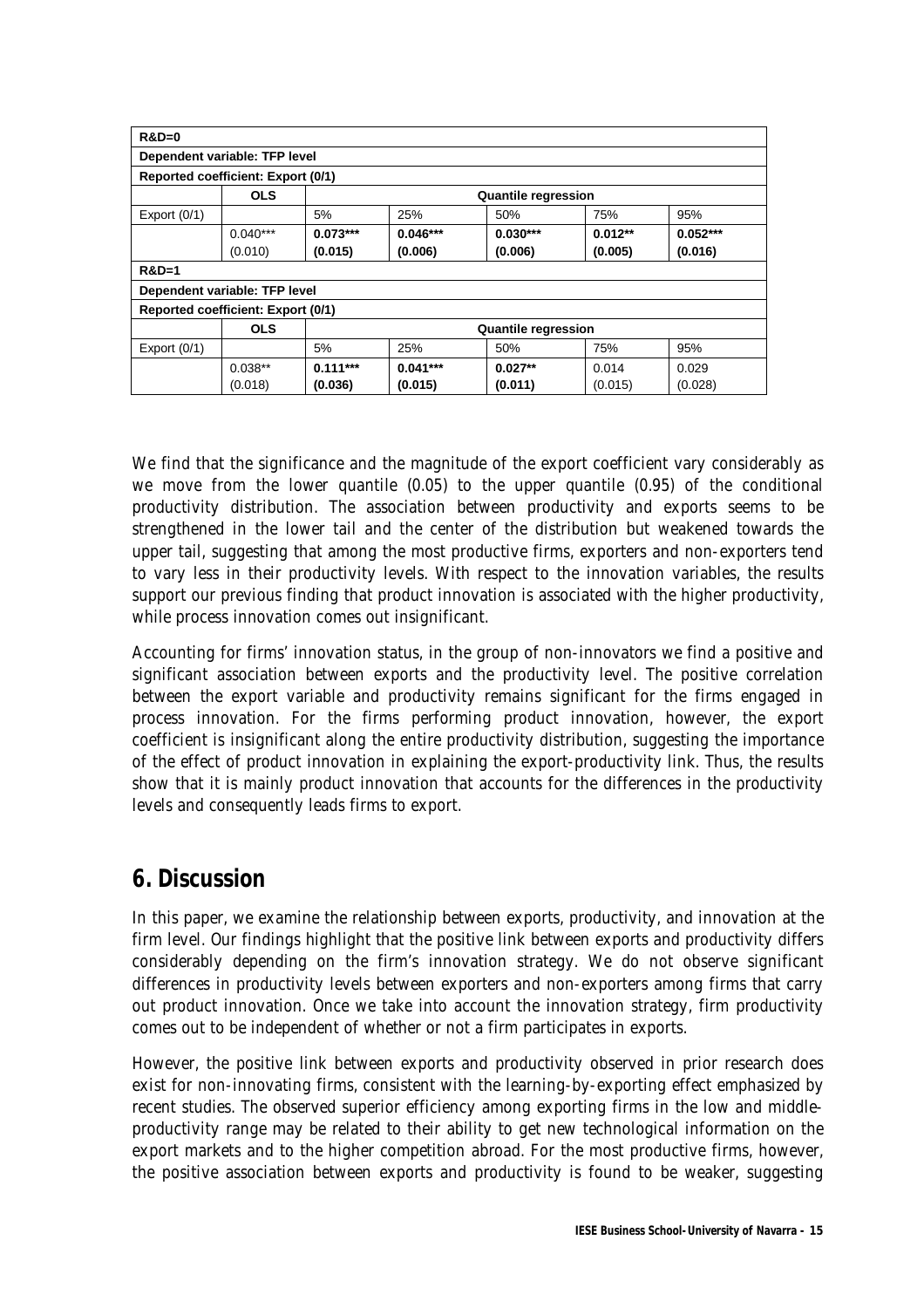that for these firms the learning-by-exporting effect might not be strong enough to affect their initial productivity levels.

Our results suggest that innovation, and more specifically product innovation, allows firms to enter the export market. Successful product innovation enhances the firm's productivity leading to the selection of the more productive firm into the export markets. This finding appears to be especially relevant from a public policy perspective. If innovation activity is a source of productivity growth, then policies aimed at promoting innovation, and product innovation in particular, might be more effective than direct export promotions, at least for firms "at risk" for innovating.

There remain several issues to address. More specifically, we would like to look at the evolution of firms over time comparing different groups of firms, such as "always" exporting firms, nonexporting firms, firms entering in and exiting from export markets. We will focus on the subsample of non-innovating firms, thus isolating the effect of innovation, while testing for the selection versus learning hypothesis in the productivity-export link.

#### **Exporting Versus Non-Exporting Firms**

### **Figure 1**

Cumulative Distribution of TFP Levels. Exporters Versus Non-Exporters, 1991-1998

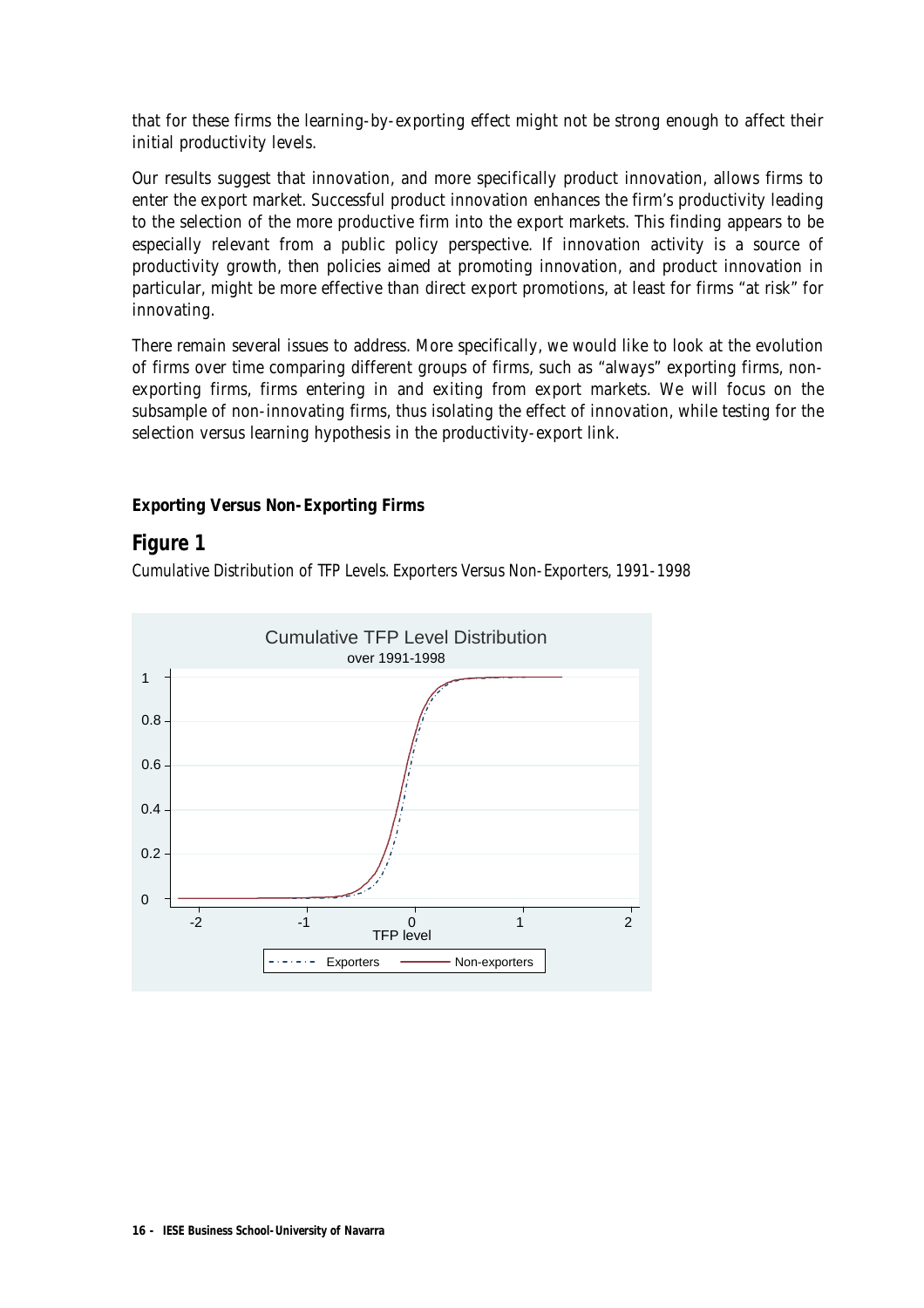#### **Innovating Versus Non-Innovating Firms**

### **Figure 2**

Cumulative Distribution of TFP Levels. Firms with Product Innovation Versus Firms with No Innovation, 1991-1998



### **Figure 3**

Cumulative Distribution of TFP Levels. Firms with Process Innovation Versus Firms with No Innovation, 1991-1998

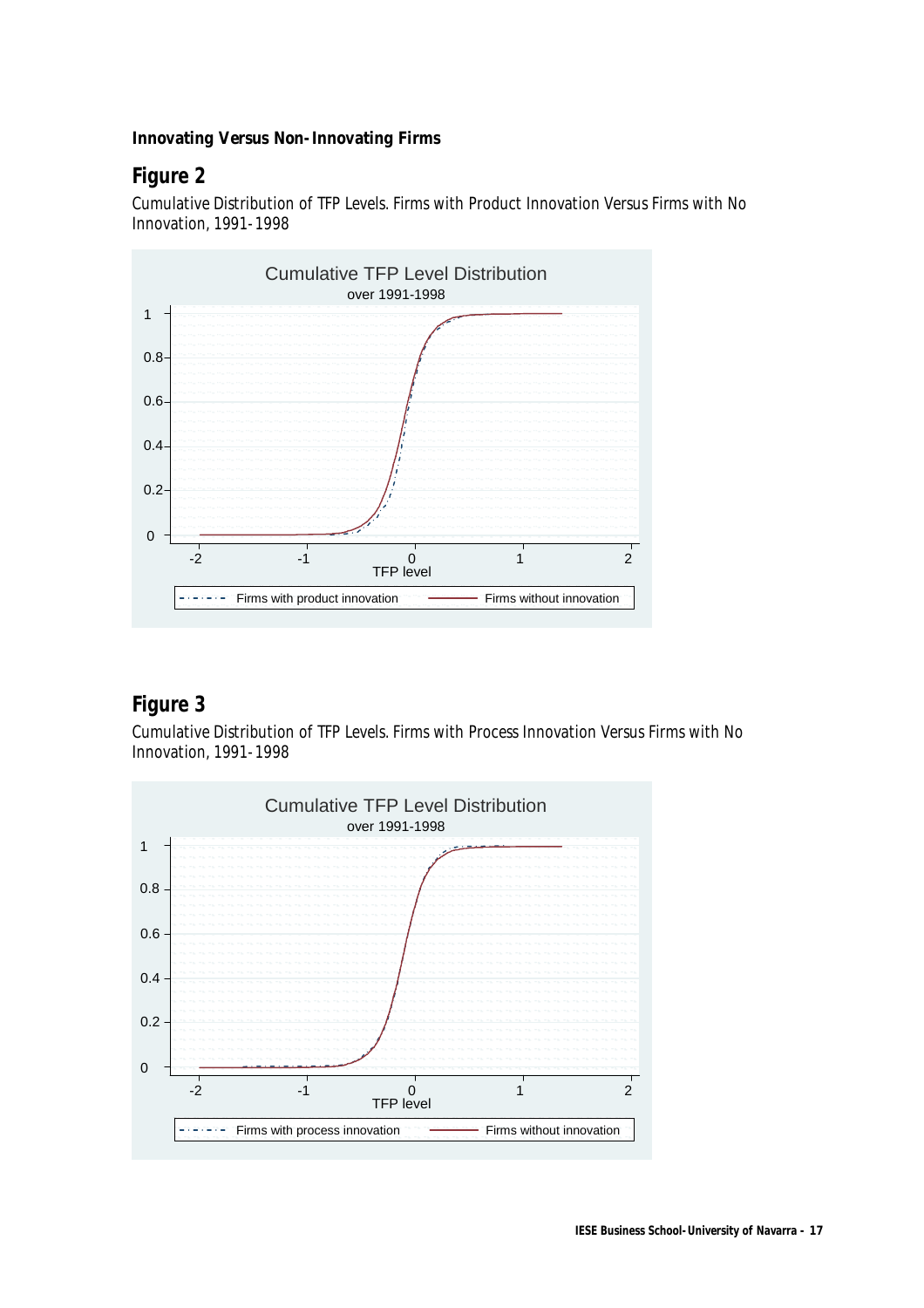### **Figure 4**

Cumulative Distribution of TFP Levels. Firms with Innovation Versus Firms with No Innovation, 1991-1998



## **Figure 5**

Cumulative Distribution of TFP Levels. Firms with R&D Versus Firms without R&D, 1991-1998

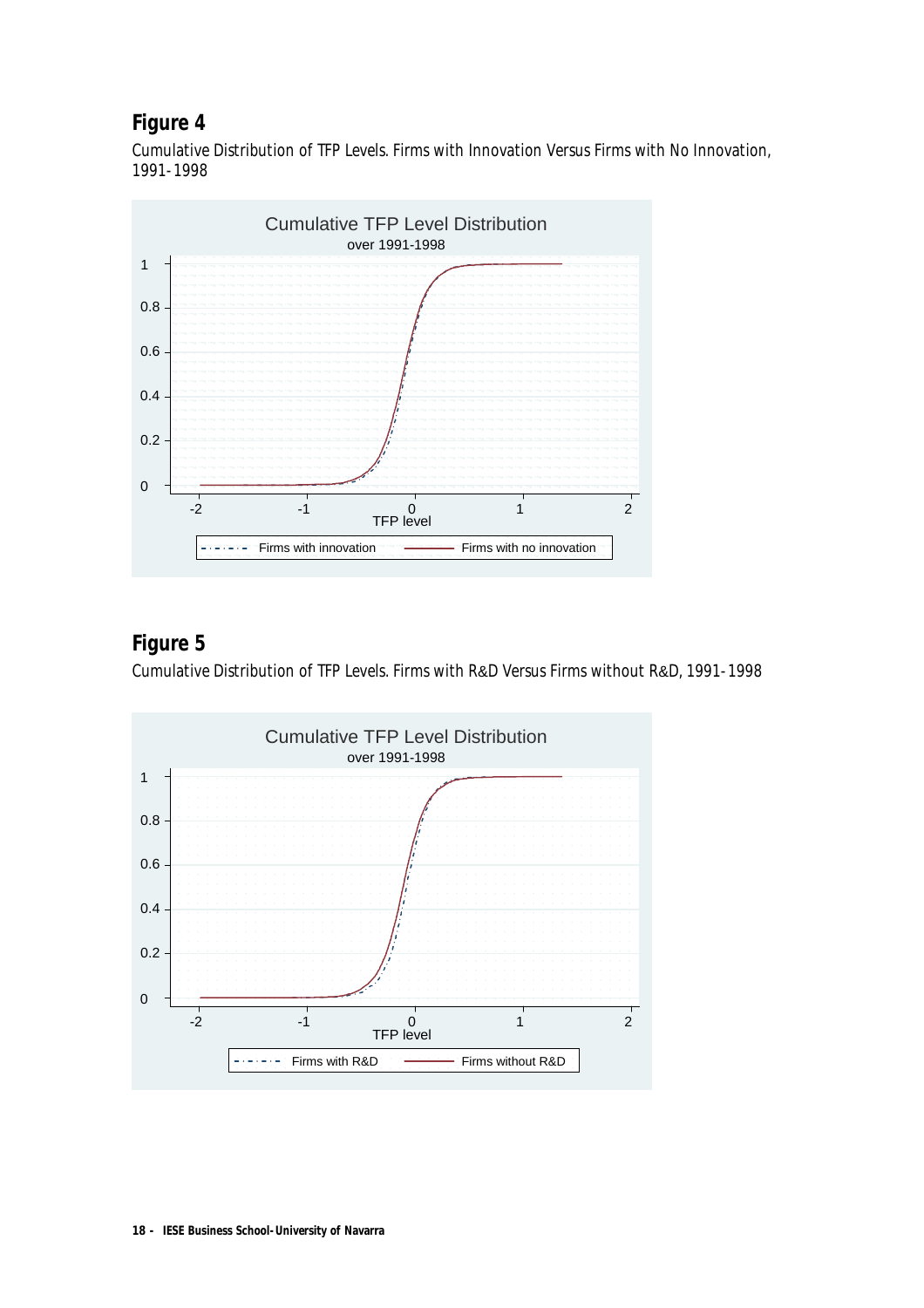### **Exporting Versus Non-Exporting Firms Conditional on Innovation Status**

## **Figure 6**

Cumulative Distribution of TFP Levels. Exporters Versus Non-Exporters, for Firms with Product Innovation and without Innovation, 1991-1998



### **Figure 7**

Cumulative Distribution of TFP Levels. Exporters Versus Non-Exporters, for Firms with Process Innovation and without Innovation, 1991-1998



### Figure 8

Cumulative Distribution of TFP Levels. Exporters Versus Non-Exporters, for Firms with Innovation and without Innovation, 1991-1998



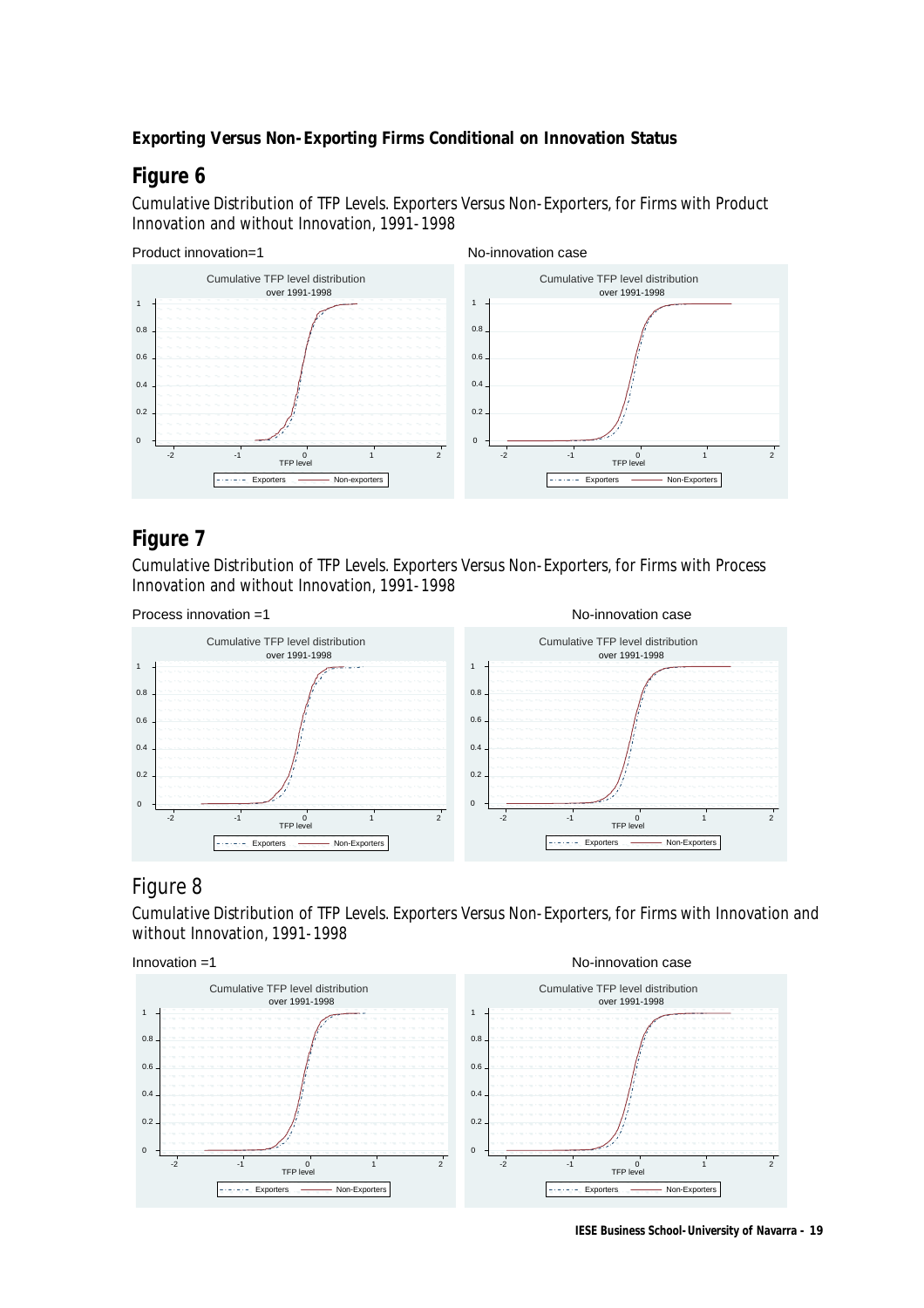# **Figure 9**

Cumulative Ddistribution of TFP Levels. Exporters Versus Non-Exporters, for Firms with R&D and without R&D, 1991-1998

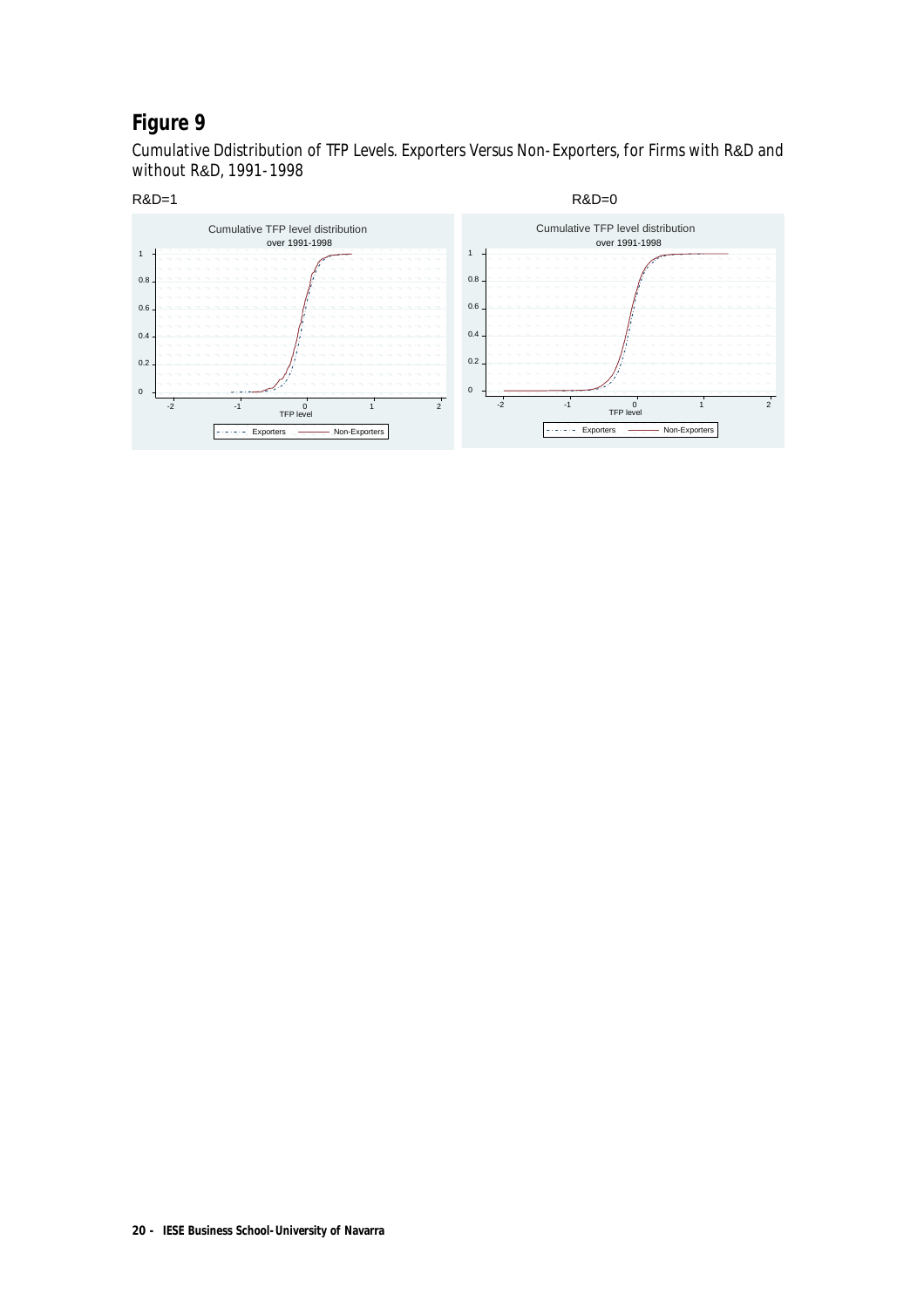### **References**

- Aw, B. Y. and G. Batra (1998), "Technology, exports and firm efficiency in Taiwanese manufacturing," *Economics of Innovation & New Technology,* 7**,** (2).
- Aw, B.Y., X. Chen, and M. J. Roberts (1997), "Firm-level Evidence on Productivity Differentials, Turnover, and Exports in Taiwanese Manufacturing," *Pennsylvania State University,*  mimeo.
- Aw, B. Y., S. Chung, and M. Roberts (2000), "Productivity and the turnover in the export market: Micro-level evidence for the Republic of Korea and Taiwan (China)," *The World Bank Economic Review*, 14, pp. 313-332.
- Aw, B.Y., M. Roberts, and T. Winston (2005), "The Complementary Role of Exports and R&D Investments as Sources of Productivity Growth," Working Paper 11774*,*  http://www.nber.org/papers/w11774
- Barrios, S., H. Gorg, et al. (2003), "Explaining Firms' Export behaviour: R&D, Spillovers and the Destination Market," *Oxford Bulletin of Economics & Statistics,* 65, (4).
- Bartelsman, E.J. and M. Doms (2000), "Understanding Productivity: Lessons from Longitudinal Microdata," *Journal of Economic Literature*, 38, 3.
- Basile, R. (2001), "Export behaviour of Italian manufacturing firms over the nineties: the role of innovation*," Research Policy,* 30 (8), pp. 1185-1201.
- Bernard, A.B. and J.B. Jensen (1999), "Exceptional exporter performance: cause, effect or both?," *Journal of International Economics*, 47, pp. 1-25.
- Bernard A., J. Eaton, J. Jensen, and S. Kortum (2003), "Plants and Productivity in International Trade," *American Economic Review*, 93, 4, pp. 1268-1290.
- Bernard, A.B. and J.B. Jensen (2004), "Why some firms export," *The Review of Economics and Statistics*, 86 (2).
- Campa, J.M. (2004), "Exchange Rates and Trade: How Important is Hysteresis in Trade?," *European Economic Review*, 48, (3), pp. 527-548.
- Cassiman, B. and E. Martínez-Ros (2007), "Product Innovation and Exports: Evidence from Spanish Manufacturing," IESE working paper, mimeo.
- Caves, D.W., L. Christensen, and E. Diewert (1982), "Output, Input, and Productivity Using Superlative Index Numbers," Economic Journal, 92, pp. 73-96.
- Clerides, S.K., S. Lach, et al. (1998), "Is learning by exporting important? Micro-dynamic evidence from Colombia, Mexico, and Morocco," *The Quarterly Journal of Economics*, 113 (3).
- Crepon, B., E. Duguet, and J. Mairesse (1998), "Research and Development, Innovation and Productivity: An Econometric Analysis at the Firm Level," *Economics of Innovation and New Technology*, 7 (2), pp. 115-158.
- Delgado, M.A., J.C. Farinas, et al. (2002), "Firm productivity and export markets: a nonparametric approach," *Journal of International Economics,* 57 (2), pp. 397-422.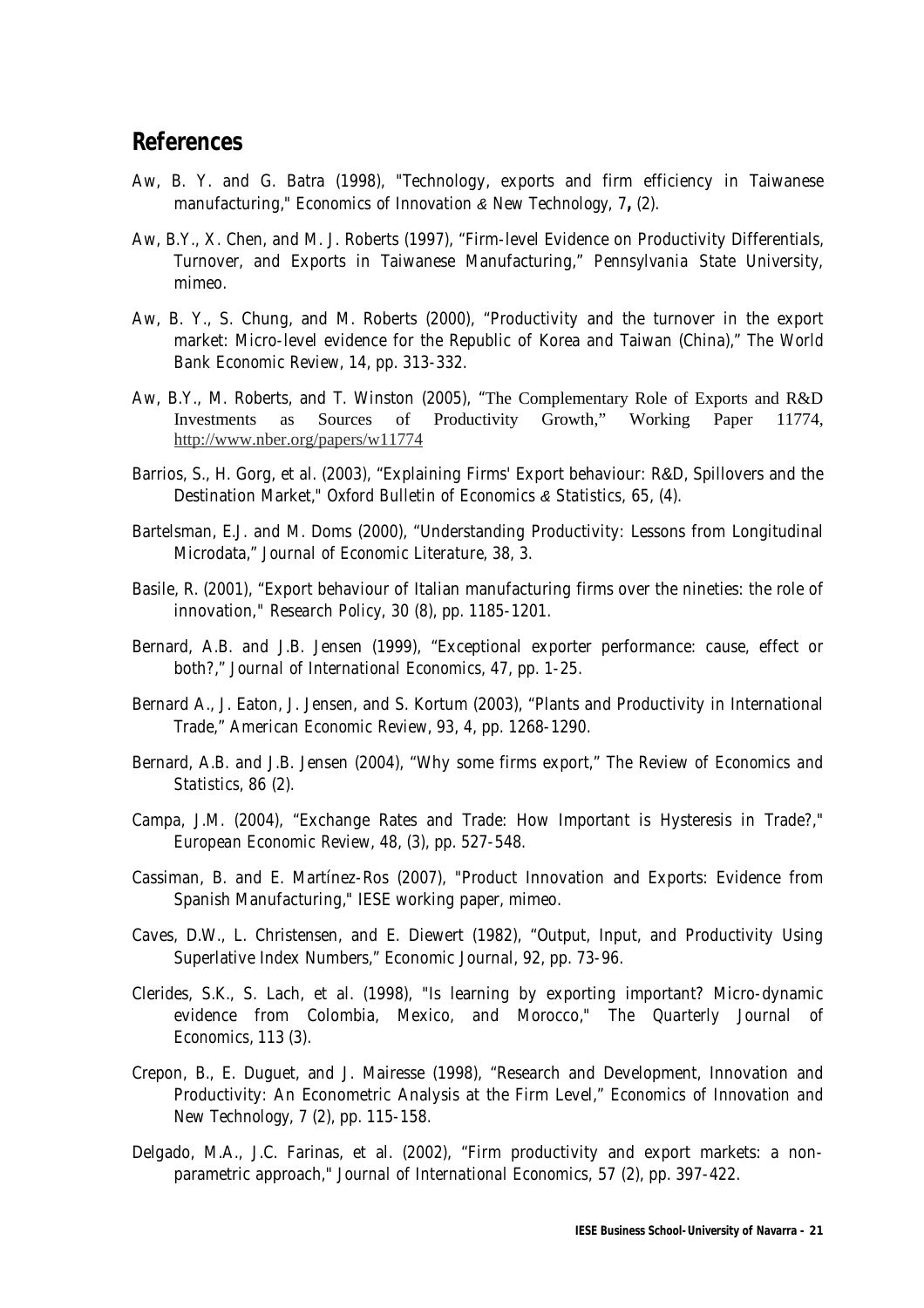- Duguet, E. (2000), "Knowledge diffusion, innovation and TFP growth at the firm level: evidence from French Manufacturing," University of Paris I, Cahiers de la MSE, EUREQua 2000, 105.
- Fafchamps, M., S. El Hamine, et al. (2002), "Learning to Export: Evidence from Moroccan Manufacturing," CSAE Working Paper Series.
- Foster, L., J. Haltiwanger, and C. Syverson (2005), "Reallocation, Firm Turnover, and Efficiency: Selection on Productivity or Profitability?," mimeo.
- Good, D.H., M.I. Nadiri, and R. Sickles (1997), "Index Number and Factor Demand Approaches to the Estimation of Productivity," in M. Pesaran and P. Schmidt (eds.), "Handbook of Applied Econometrics," Vol II: "Microeconometrics*,*" Basil Blackwell.
- Griffith, R., E. Huergo, J. Mairesse, and B. Peeters (2005), "Innovation and productivity across four European countries," presented at EARIE conference, Porto.
- Hopenhayn, H. (1992), "Entry, Exit and Firm Dynamics in Long Run Equilibrium," *Econometrica*, 60, (5), pp. 1127-1150.
- Huergo E. and J. Jaumandreu (2004), "Firms' age, process innovation and productivity growth," *International Journal of Industrial Organization*, 22, pp. 541-559.
- Jefferson, G., B. Huamao, G. Xiaojing, and Y. Xiayung (2002), "R&D performance in Chinese industry," Working paper, proceedings of the NBER Productivity workshop.
- Jovanovic, B. (1982), "Selection and the Evolution of Industry," *Econometric*a, 50, (3), pp. 649-670.
- Melitz, M. (2003), "The Impact of Trade on Intra-industry Reallocations and Aggregate Industry Productivity," *Econometrica*, 71, (6), pp. 1695-1725.
- Pakes, A. and R. Ericson (1995), "Markov Perfect Industry Dynamics: A Framework for Empirical work," *Review of Economic Studies*, 62, (1), pp. 53-82.
- Roberts, M.J. and J.R. Tybout (1997), "The Decision to Export in Colombia: An Empirical Model of Entry with Sunk Costs," *American Economic Review,* 87 (4), pp. 545-564.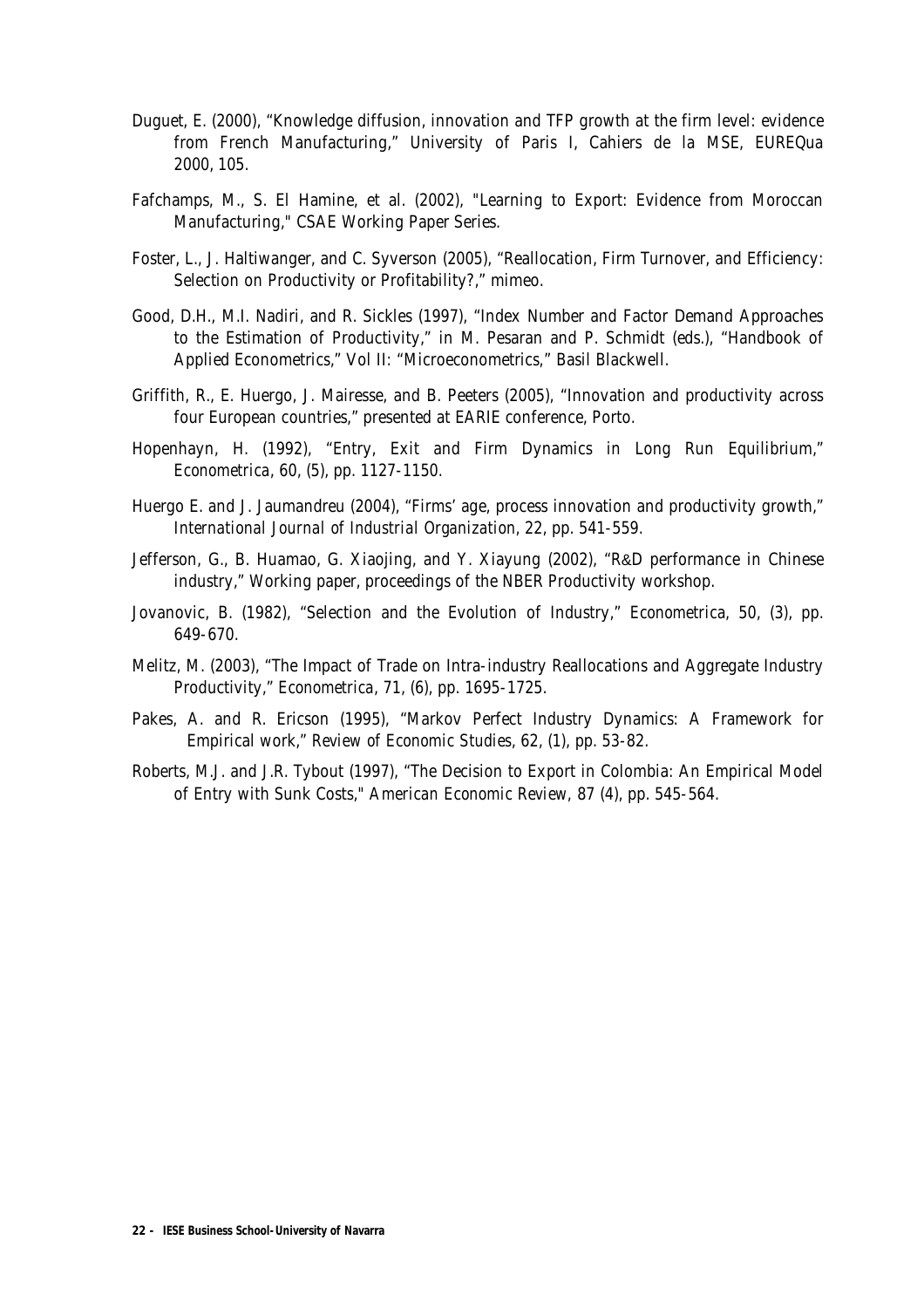# **Appendix 1**

Variable definitions

| Variable                       | <b>Description</b>                                                                                                                                                                               |
|--------------------------------|--------------------------------------------------------------------------------------------------------------------------------------------------------------------------------------------------|
| <b>TFP</b> level               | Firm-specific index of total factor productivity constructed using a multilateral index (the detailed<br>explanation on its calculation is provided further in Appendix))                        |
| Export                         | Export status dummy, equal to 1 if firm exports at time t and 0 if it performs no exporting activities at<br>time t                                                                              |
| Innovation:                    |                                                                                                                                                                                                  |
| 1) R&D investment              | Dummy variable equal to 1 if firm invested in R&D at time t-1                                                                                                                                    |
| 2) Product<br>innovation dummy | Dummy variable equal to 1 if firm carried out product innovation only at time t-1; $0 -$ if firm<br>performed neither product nor process innovation at time t-1                                 |
| 3) Process<br>innovation dummy | Dummy variable equal to 1 if firm carried out process innovation only at time t-1; $0 -$ if firm<br>$\qquad \qquad \blacksquare$<br>performed neither product nor process innovation at time t-1 |
| 4) Innovation dummy            | Dummy variable equal to 1 if firm carried out either product or process innovation at time t-1;<br>$\overline{a}$<br>0 – if firm performed neither product nor process innovation at time t-1    |
| Foreign capital                | Foreign capital dummy, equal to 1 if firm has more than 50% of foreign capital at time t                                                                                                         |
| High-tech                      | Dummy variable, equal to 1 if firm belongs to high-tech sector                                                                                                                                   |

### **Definition of Product and Process Innovation in the ESEE Survey**

#### **Product Innovation:**

- Whether a firm obtained product innovation in a given year - new products, or products with new features that are different from those that a firm produced in the previous years. If the answer is yes, the type of modification is asked:

- incorporates new materials
- incorporates new components or intermediate products
- incorporates new design or presentation
- the product performs new functions

#### **Process Innovation:**

- Whether a firm introduced an important modification in the production process. If the answer is yes, the type of modification is asked:

- introduction of new machinery
- introduction of new methods of production organization
- both

### **Calculation of the TFP Index**

The TFP index measures the proportional difference in *TFP* for a firm *i* from size group *s* in year *t* relative to a hypothetical reference firm in the same industry *r*. We consider two size groups, determined by the ESEE survey. A firm belongs to a group of large firms if the number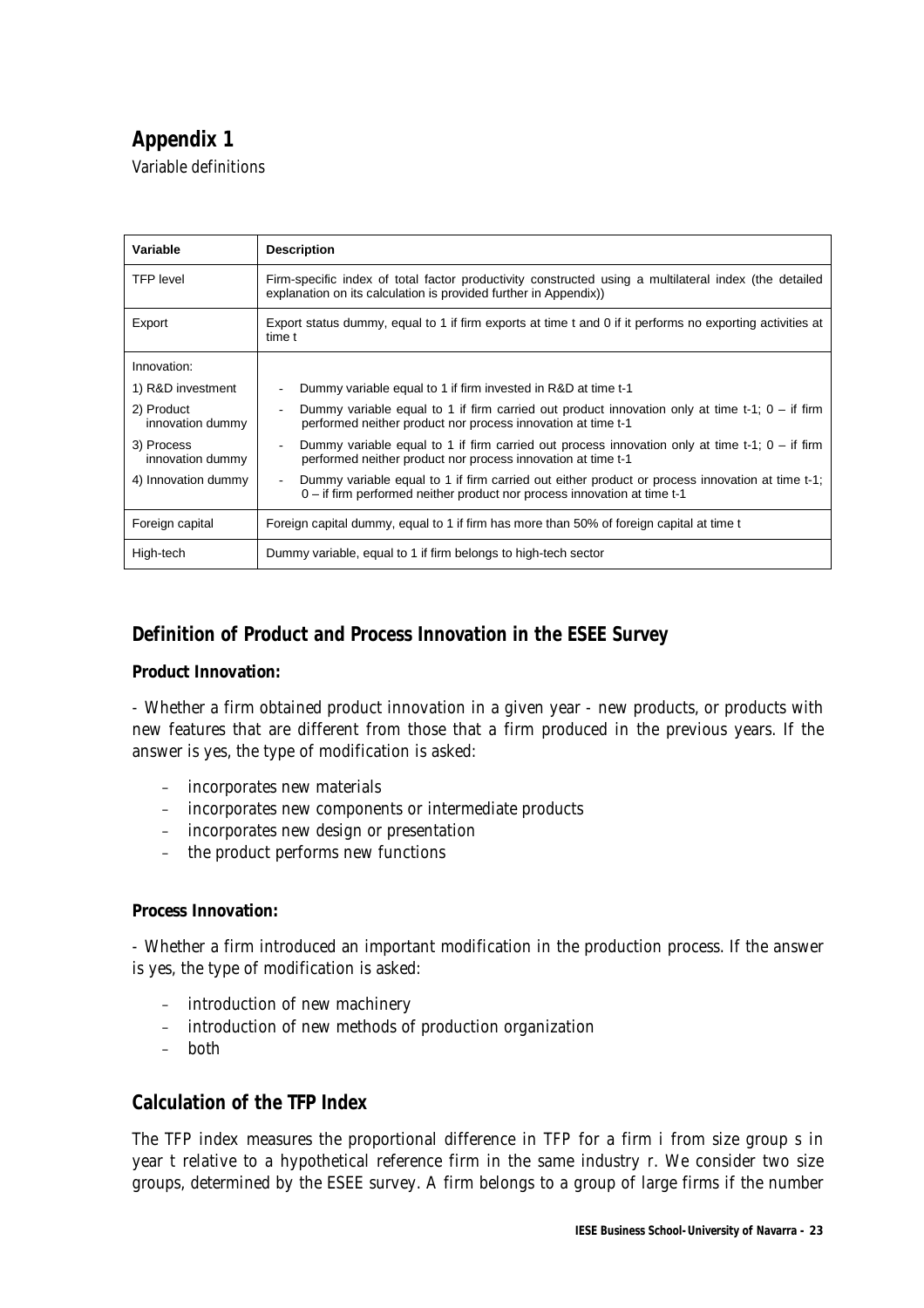of workers it employs is more than 200; and to a group of small firms if the number of employees is less than or equal to 200.

The reference firm is defined as follows:

- the output is equal to the geometric mean of outputs over all observations in industry *r*;
- inputs are equal to the geometric means of inputs over all observations in industry *r*;
- cost shares are the arithmetic means of cost shares over all observations in industry *r*.

The total factor productivity index for firm  $i$  ( $i = 1,..., N$ ) from industry  $r$  ( $r = 1,..., R$ ) and size group *s* in year  $t$  ( $t = 1,...,T$ ) is computed using the following formula:

$$
\ln \mathit{TFP}_{it} = \ln Y_{it} - \overline{\ln Y_{sr}} - \sum_{j=1}^{J} \frac{1}{2} \Big( S_{ijj} + \overline{S_{sjj}} \Big) \Big( \ln X_{ijj} - \overline{\ln X_{sjj}} \Big) + \\ + \overline{\ln Y_{sr}} - \overline{\ln Y_{r}} - \sum_{j=1}^{J} \frac{1}{2} \Big( \overline{S_{sjj}} + \overline{S_{rj}} \Big) \Big( \overline{\ln X_{sjj}} - \overline{\ln X_{rj}} \Big)'
$$

where  $Y_i$  is an output of firm *i* in year *t*,  $X_{ij}$  is an input  $j$  ( $j = \overline{1, J}$ ) of firm *i* in year *t*, and  $S_{ij}$  is a cost-based share of input *j* of firm *i* in year *t*; and  $\overline{\ln Y_{sr}} = \frac{1}{NT} \sum_{i=1}^{T} \sum_{t=1}^{T} \sum_{t=1}^{T}$ = *N i T*  $Y_{sr} = \frac{1}{NT} \sum_{i=1}^{T} \sum_{t=1}^{T} \ln Y_{itsr}$  $-1$   $t=1$  $\overline{\ln Y_{sr}} = \frac{1}{\sqrt{1 - \sum_{r}}}\sum_{r}^{N} \ln Y_{itsr}$  $\sum_{i=1}$   $\sum_{t=1}$ = *N i T*  $Y_r = \frac{1}{NT} \sum_{i=1}^{r} \sum_{t=1}^{r} \ln Y_{itr}$  $\overline{\ln Y_r} = \frac{1}{NT} \sum_{i=1}^{N} \sum_{t=1}^{T} \ln Y_{ir}$ ,  $\overline{\ln X_{sr}} = \frac{1}{NT} \sum_{i=1}^{N} \sum_{t=1}^{T}$ = *N i T*  $X_{sr} = \frac{1}{NT} \sum_{i=1}^{T} \sum_{t=1}^{T} \ln X_{itsr}$  $\overline{\ln X_{sr}} = \frac{1}{NT} \sum_{i=1}^{N} \sum_{r=1}^{T} \ln X_{i_{tsr}}$ ,  $\overline{\ln X_r} = \frac{1}{NT} \sum_{i=1}^{N} \sum_{r=1}^{T}$ = *N i T*  $X_r = \frac{1}{NT} \sum_{i=1}^{r} \sum_{t=1}^{r} \ln X_{itr}$  $-1$   $t=1$  $\overline{\ln X}_r = \frac{1}{\sqrt{n}} \sum_{r}^{N} \sum_{r}^{T} \ln X_{ir}$ , and  $\sum_{i=1}$   $\sum_{t=1}$ = *N i T*  $S_{sr} = \frac{1}{NT} \sum_{i=1}^{T} \sum_{t=1}^{T} S_{itsr}$  $\frac{1}{\sqrt{1}}\sum_{i=1}^{N}\sum_{r=1}^{T}S_{i\text{tsr}}$  ,  $\overline{S_{r}}=\frac{1}{NT}\sum_{i=1}^{N}\sum_{r=1}^{T}$ = *N i T*  $S_r = \frac{1}{NT} \sum_{i=1}^{T} \sum_{t=1}^{T} S_{itr}$  $-1$   $t=1$  $\frac{1}{2} \sum_{i=1}^{N} \sum_{i=1}^{T} S_{ir}$  are the same variables for the reference firm.

The ESEE data provide information on the output and input variables needed to measure total factor productivity at the firm level. We model each firm as using three inputs in its production function: labor, capital and material input. The labor input is measured as the number of total effective working hours per year. The measure of capital input is the capital stock, calculated using the following formula: 1  $t_t^* = I_t + k_{t-1}^*(1 - d_t)$ −  $= I_t + k_{t-1}^* (1$ *t*  $t_t^* = I_t + k_{t-1}^*(1 - d_t) \frac{I_t}{P_{t-1}}$  $k_t^* = I_t + k_{t-1}^*(1-d_t) \frac{P_t}{R_t}$ , where *I* represents investment in equipment in year  $t$ ,  $d$  – depreciation rates in year  $t$ ,  $P$  – price indexes for equipment in year  $t$ <sup>6</sup>

The material input includes raw materials, fuel and electricity costs, and other services bought by a firm. The material expenditures are deflated using the firm specific price indexes for each of the inputs provided in the ESEE survey. Firm output is defined as total firm sales corrected by inflation.

Cost-based input shares are calculated as the costs of each input in total input costs. The total input cost is the sum of the labor cost, material cost and the cost of capital. Labor costs are

 $\overline{a}$ 

<sup>&</sup>lt;sup>6</sup> The information on depreciation rates and price indexes for equipment is provided by the Instituto Nacional de Estadística (www.ine.es).